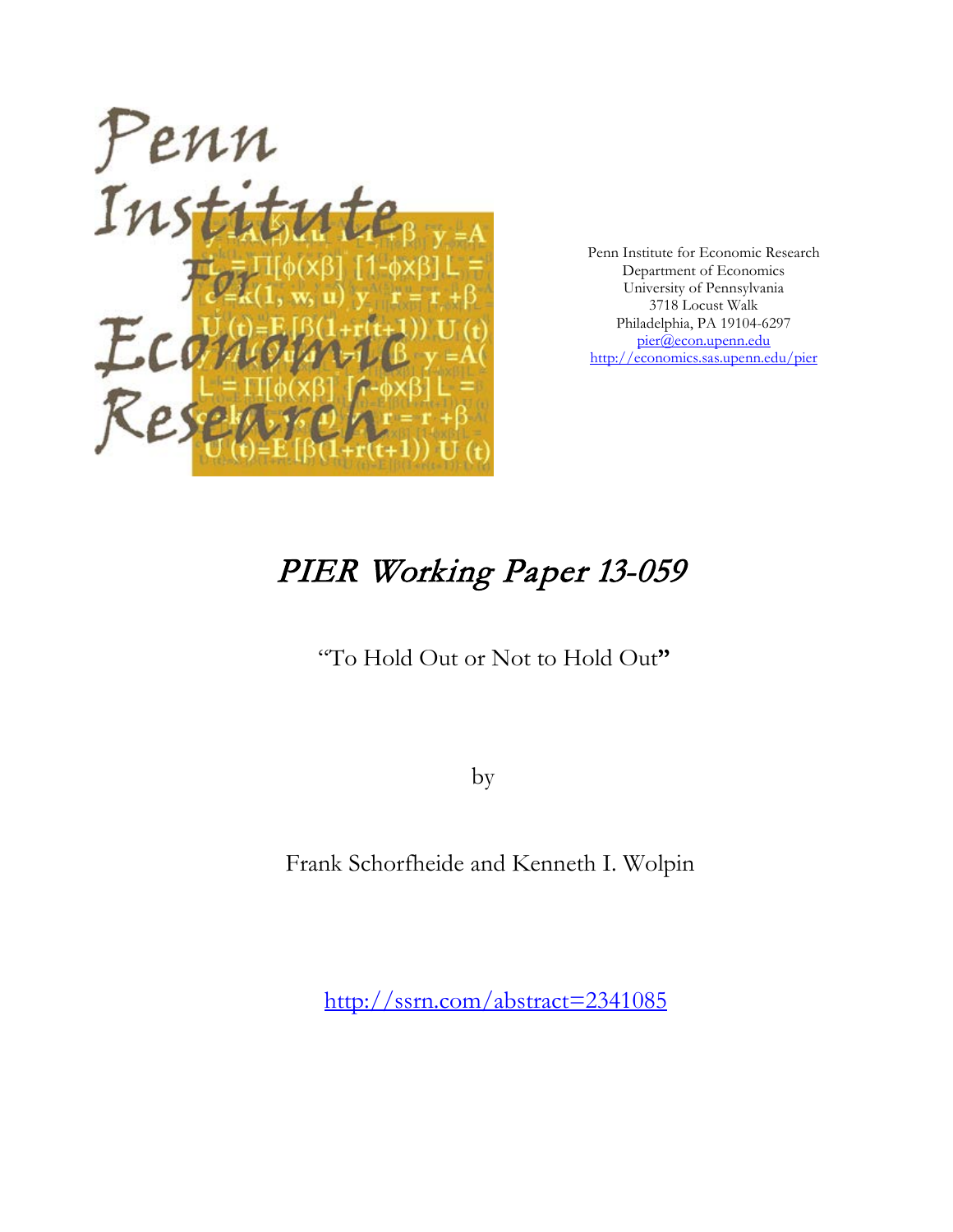## To Hold Out or Not to Hold Out

Frank Schorfheide<sup>∗</sup>

Kenneth I. Wolpin

University of Pennsylvania

University of Pennsylvania

October 14, 2013

#### Abstract

A recent literature has developed that combines two prominent empirical approaches to ex ante policy evaluation: randomized controlled trials (RCT) and structural estimation. The RCT provides a "gold-standard" estimate of a particular treatment, but only of that treatment. Structural estimation provides the capability to extrapolate beyond the experimental treatment, but is based on untestable assumptions and is subject to structural data mining. Combining the approaches by holding out from the structural estimation exercise either the treatment or control sample allows for external validation of the underlying behavioral model. Although intuitively appealing, this holdout methodology is not well grounded. For instance, it is easy to show that it is suboptimal from a Bayesian perspective. Using a stylized representation of a randomized controlled trial, we provide a formal rationale for the use of a holdout sample in an environment in which data mining poses an impediment to the implementation of the ideal Bayesian analysis and a numerical illustration of the potential benefits of holdout samples. (JEL C11, C31, C52)

KEY WORDS: Bayesian Analysis, Model Selection, Principal-Agent Models, Randomized Controlled Trials.

<sup>∗</sup>Correspondence: University of Pennsylvania, Department of Economics, 3718 Locust Walk, Philadelphia, PA 19104-6297. Email: schorf@ssc.upenn.edu (F. Schorfheide); wolpink@ssc.upenn.edu (K. Wolpin). We thank Frank Diebold, Michael Keane, George Mailath, Chris Sims, Tao Zha as well as seminar participants at the 2012 AEA Meetings, Columbia, Princeton, USC, and the University of Pennsylvania for helpful comments and suggestions.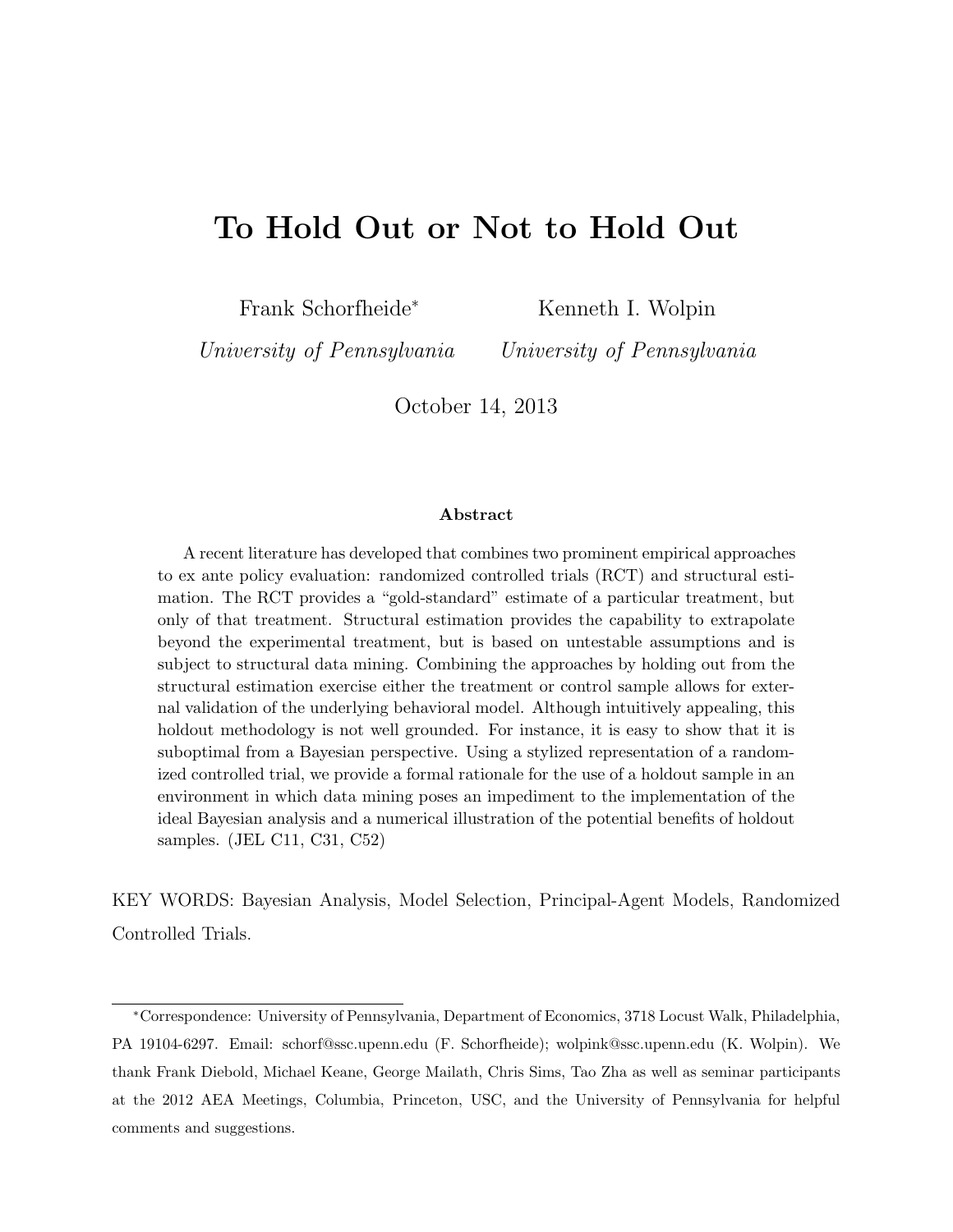### 1 Introduction

A recent literature has developed that combines two prominent empirical approaches to ex ante policy evaluation: randomized controlled trials (RCT) and structural estimation (see, for example, Todd and Wolpin  $(2006)$ , Duflo, Hanna, and Ryan  $(2011)$ ).<sup>1</sup> The RCT provides a "gold-standard" estimate of a particular treatment, but only of that treatment. Structural estimation provides the capability to extrapolate beyond the experimental treatment, but is based on untestable assumptions and is subject to structural data mining. Combining the approaches by holding out from the structural estimation exercise either the treatment or control sample allows for external validation of the underlying behavioral model. Although having intuitive appeal, the use of holdout samples is methodologically not well grounded. For instance, Bayesian analysis prescribes using the entire sample to form posterior model probabilities and using the resulting predictive distributions to characterize policy effects.

The contributions of this paper are twofold. First, we provide a formal, albeit stylized, framework in which Bayesian inference and decision-making is optimal but data mining poses an impediment to the implementation of the ideal Bayesian solution. Data mining in this context is a process by which a modeler tries to improve the fit of the model during estimation, for example, through changing functional forms, adding observed or latent state variables, etc. Second, we provide a numerical illustration of the potential costs of data mining and the potential benefits of holdout samples that are designed to discourage data mining. Losses are measured relative to the optimal Bayesian decision. Our illustration implies that holdout samples can provide a basis for assessing the relative credibility of competing models.

It is important to emphasize that our paper does not argue the well-established point that measures of in-sample goodness-of-fit need to be explicitly (e.g., Schwarz (1978)'s Bayesian information criterion) or implicitly (e.g., Stone (1977)'s cross-validation approach) adjusted for model complexity to avoid overfitting and enable consistent or efficient model selection. This we take for granted. Our analysis will show that measures of model fit that are penalized for model dimensionality can also be misleading if the modeler has access to the full sample,

<sup>&</sup>lt;sup>1</sup>Wise (1985) is the first example of which we are aware.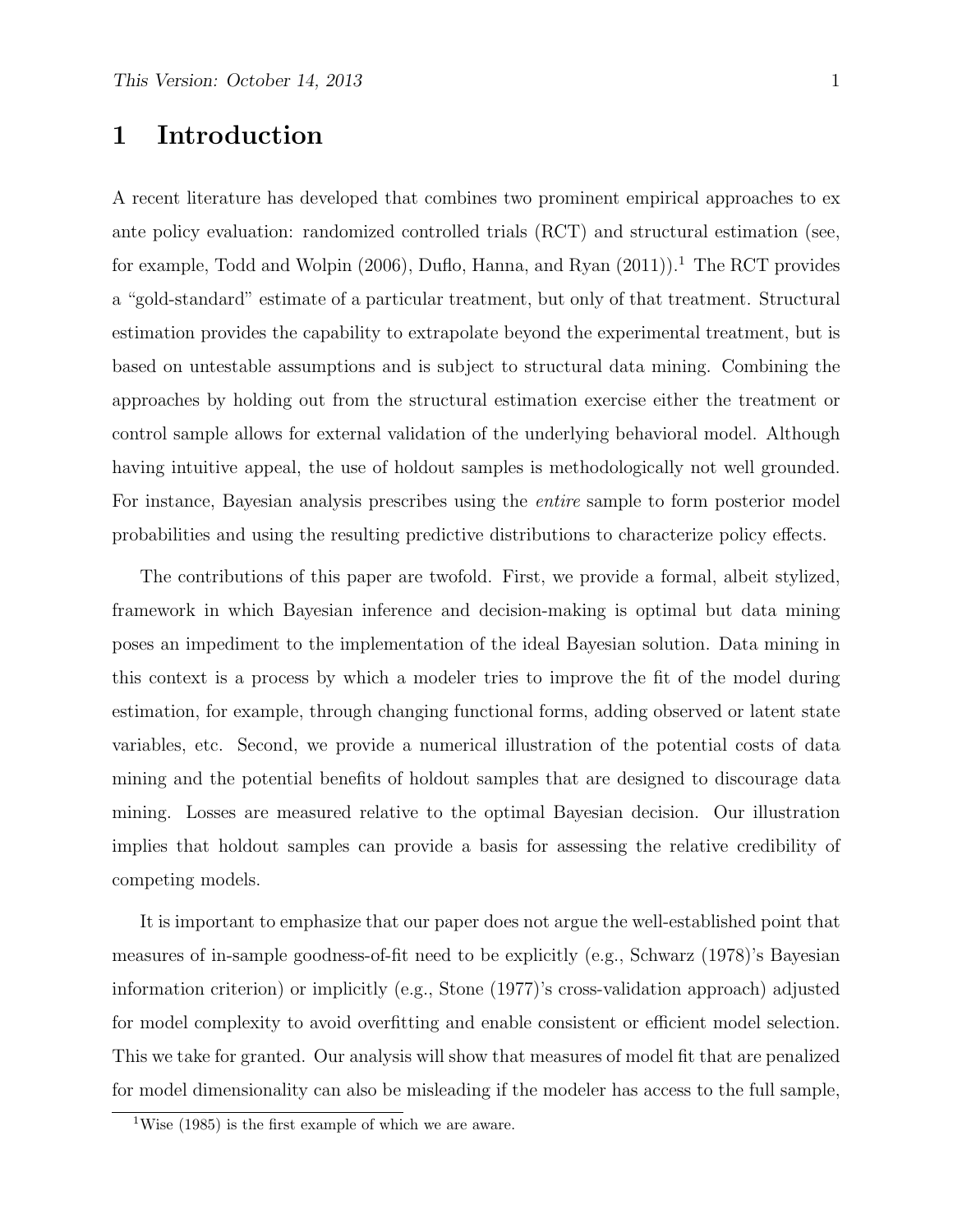has engaged in a sequence of data-based modifications of his structural model and reports a measure of penalized model fit only for the final specification that is the outcome of a datamining process. Only the validation based on a holdout sample can discourage (undesirable features of) data mining and unduly optimistic assessments of model fit. Although data mining is often informally cited as an argument in favor of the use of holdout samples, to the best of our knowledge our paper is the first to provide a formalization. The use of holdout samples to discourage data mining extends well beyond the RCT and programevaluation literature and is widespread in the social sciences. For instance, Schorfheide and Wolpin (2012) discuss examples from time series analysis and macroeconomic modeling. In the psychology literature, Mosier (1951) suggested the use of holdout samples, naming it "validity generalization," that is, validation by generalizing beyond the sample.

Our framework can be viewed as a principal-agent setup. A policy maker is the principal, who would like to predict the effects of a treatment at varying treatment levels. The policy maker has access to data from a social experiment, conducted for a single treatment level. To assess the impact of alternative treatments, the policy maker engages two structural modelers, the agents, each of whom estimates their structural model and provides measures of predictive fit.<sup>2</sup> We assume that the modelers are rewarded in terms of the fit of their model. Two mechanisms are considered. Under the *no-holdout* mechanism, the modelers have access to the full sample of observations and are evaluated based on the so-called marginal likelihood functions that they report. In a Bayesian framework, marginal likelihoods are used to update model probabilities. Because the modelers have access to the full sample, there is an incentive to modify their model specifications and to overstate the marginal likelihood values. We refer to this behavior as data mining.

Under the *holdout* mechanism, on the other hand, the modelers have access only to a subset of observations and are asked by the policy maker to predict features of the sample that is held out for model evaluation. Building on an old result by Winkler (1969) on log scoring rules, the holdout mechanism is designed so that the modelers truthfully reveal their subjective beliefs about the holdout sample. However, predictive distributions for the

<sup>2</sup>A structural model is one in which parameters are policy (treatment) invariant.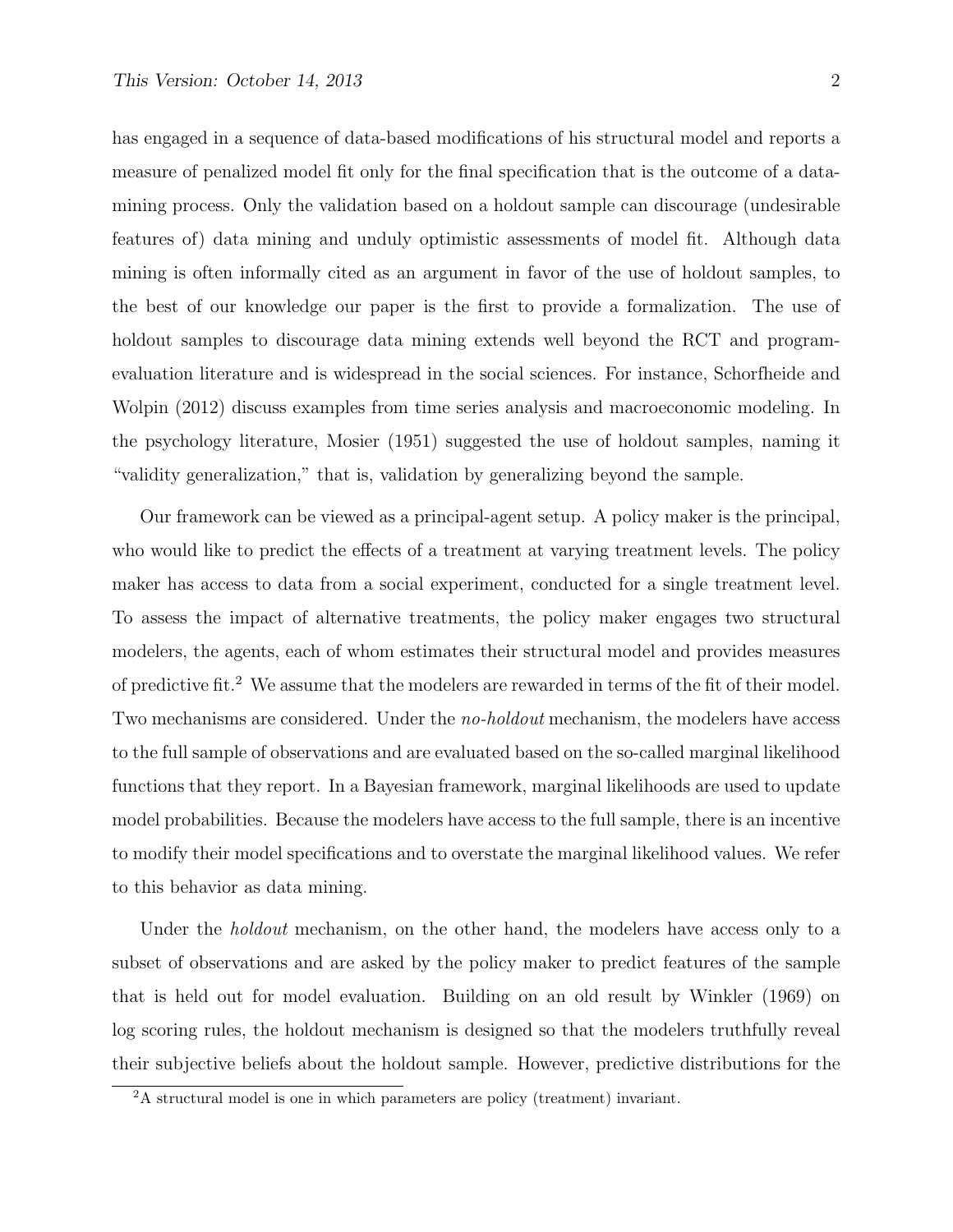holdout sample are not as informative as marginal likelihoods for the entire sample, which is why the policy maker is unable to implement the full Bayesian analysis with this mechanism.

Although we are able to give a qualitative characterization of the behavior of the modelers under the two mechanisms based on analytical derivations, we use a numerical example to illustrate how the size and the composition (in terms of observations from the control and treatment groups) of the holdout sample affects the risk of the policy maker. We find that the holdout mechanism dominates the no-holdout mechanism and that the lowest level of risk is attained by holding back 50% of the sample (where the control and treatment sample are of equal size) and providing the modelers only with data either from the control or from the treatment group.

Our paper is related to several branches of the economics literature. We draw on the literature on scoring rules and the evaluation of probability assessors when setting up the payoff scheme for the modelers. Winkler (1969) showed that log predictive densities create the incentive to truthfully reveal subjective probabilities. Further results on the evaluation of probability assessors can be found in the textbook by Bernardo and Smith (1994) and in the literature on testing of experts, e.g. Sandroni (2003). Our setup assumes that the payoff to Modeler 1 does not depend on the predictions made by Modeler 2 (and vice versa). Thus, by assumption we ignore possible strategic interactions among the modelers, which are the subject of the literature on incentives of macroeconomic forecasters, e.g. Laster, Bennet, and Geoum (1999) and Lamont (2002).

Leamer (1978) studies the effect of specification searches on inference in non-experimental settings. Lo and MacKinlay (1990) and White (2000) provide methods of correcting statistical inference procedures for so-called data snooping. An example of data snooping is to run many preliminary regressions based on a large set of explanatory variables, but only reporting results based on a specification in which a regressor appeared to be significant and able to, say, predict stock returns. This literature has focused on correcting standard error estimates for data snooping. Our concept of data mining is somewhat different from the act of searching among a large pool of regressors. We focus on data-based modifications of structural economic models, e.g. changing functional forms, that are designed to improve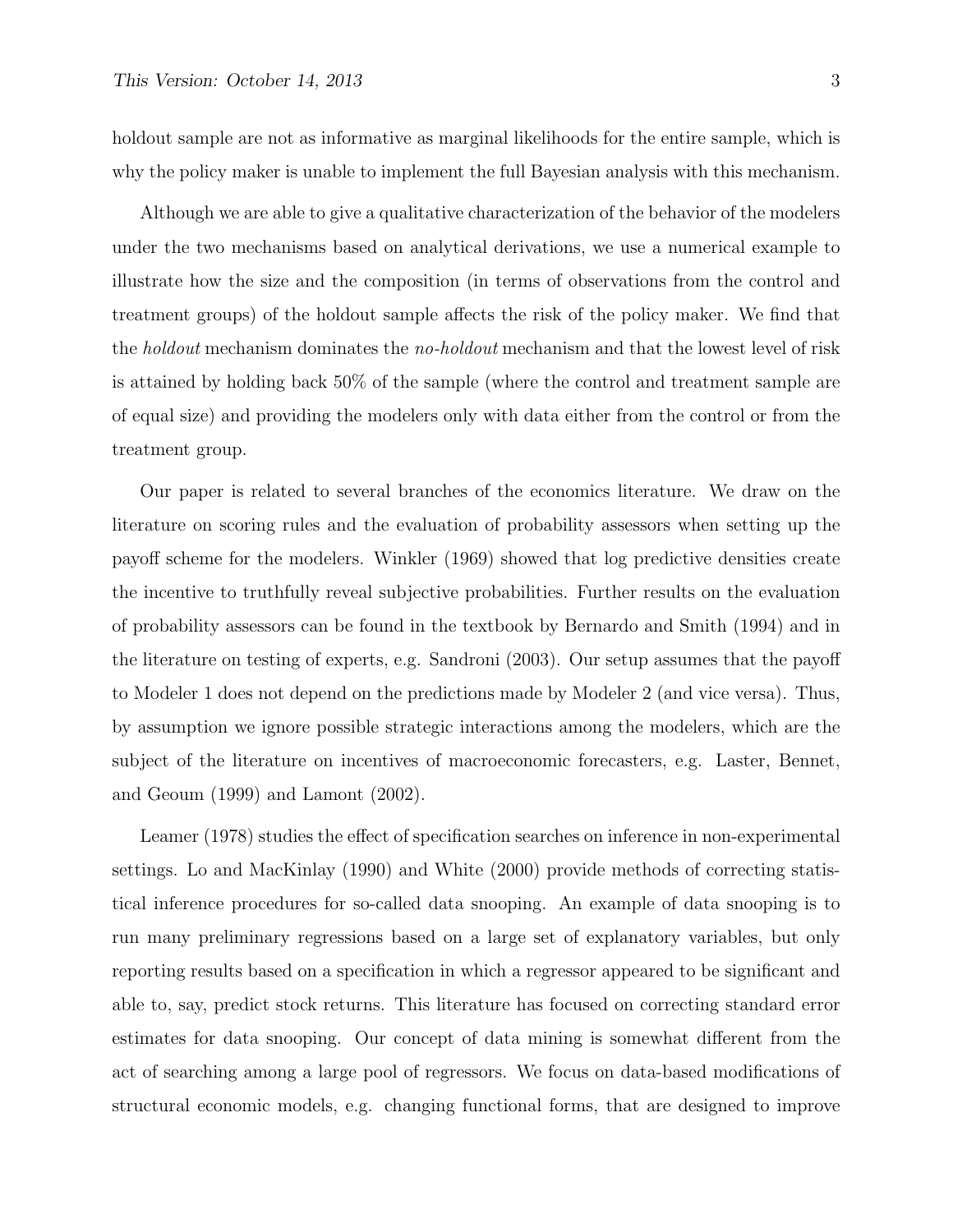in-sample fit.

Holdout samples play an important role in cross validation approaches, e.g. Stone (1977). The cross-validation literature showed that model validation on pseudo-holdout samples can generate a measure of fit that penalizes model complexity. In our paper, however, the goal is not to generate a new penalty term for in-sample fit of an econometric model. In fact, the marginal likelihoods that are used in a Bayesian framework to construct posterior model probabilities and serve as a benchmark for our analysis, can be interpreted as maximized likelihood functions that are penalized for the number of free parameters in the model.

The remainder of this paper is organized as follows. For concreteness, in Section 2 we describe a working example in which a policy maker is trying to determine the optimal level of a school-attendance subsidy. Using a number of simplifying assumptions, we are able to represent the structural models for the analysis of the policy question by simple univariate linear regressions. The Bayesian solution to predicting the effects of a school-attendance subsidy is presented in Section 3. Section 4 contains the principal-agent setup that is used to capture the potential benefits of weighting (or selecting) among structural models based on predictions for holdout samples and Section 5 provides the numerical illustration. Finally, we conclude in Section 6.

### 2 A Working Example

To analyze the potential benefits of holdout samples we consider the problem of evaluating the impact of a monetary subsidy to low-income households based on school attendance of their children. It is assumed that prior to the policy change there is no direct tuition cost of schooling.<sup>3</sup> The goal is to determine an optimal level of the subsidy that trades off the costs of the subsidy program with its effect on the attendance rate. A social experiment is conducted in which a randomly selected treatment sample is offered a school subsidy at

<sup>3</sup>Tuition cost variation permits the estimation of the effect of introducing a subsidy nonparametrically for subsidy levels for which net tuition is within the domain of the tuition variation, Ichimura and Taber  $(2000).$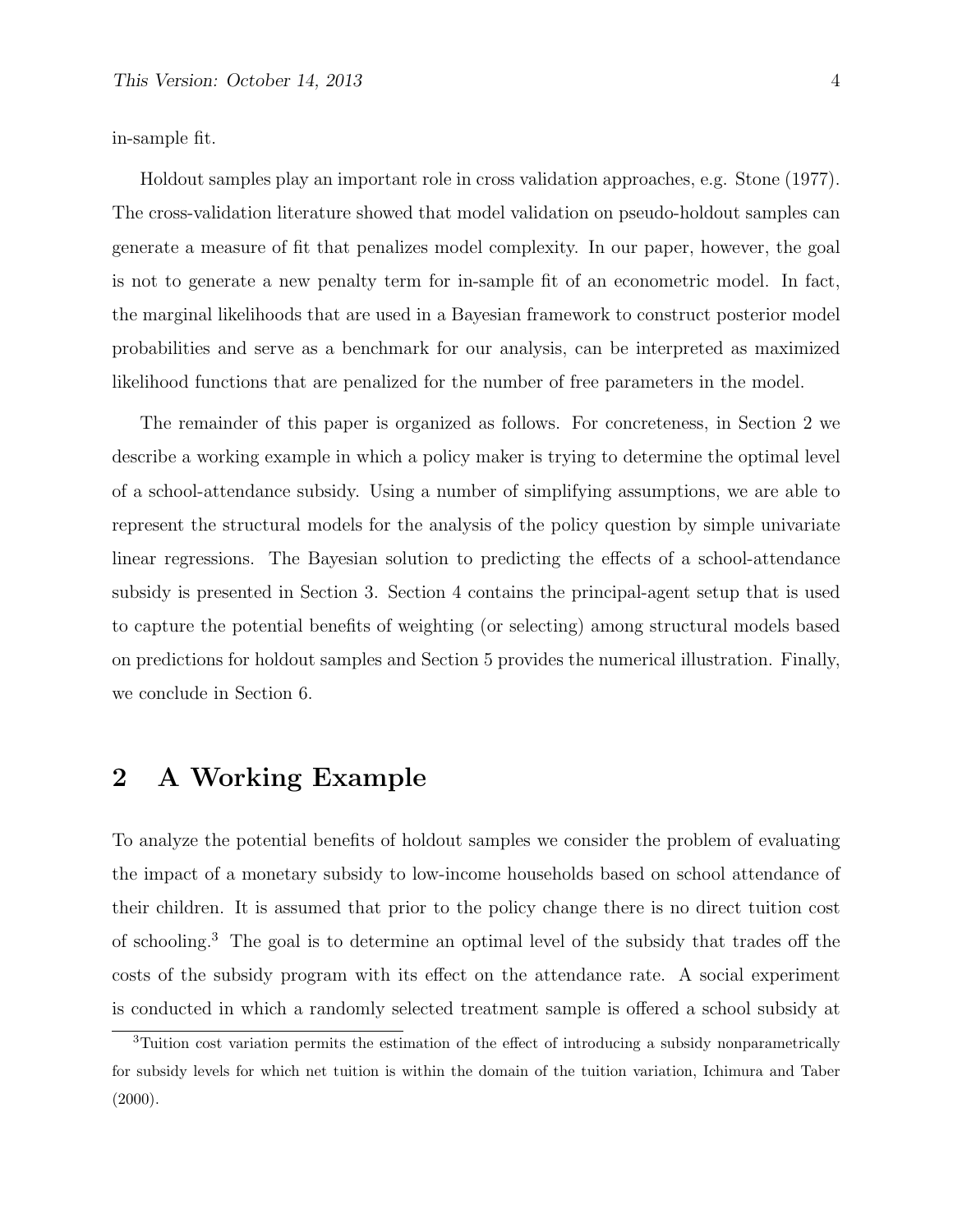the level  $s = \bar{s}$ , whereas no subsidy is provided to the households in the control sample, that is,  $s = 0$ . The outcome variable for household i,  $i = 1, \ldots, n$ , is denoted by  $h_i$  and is continuous, e.g. attendance measured in hours.

Because, in practice, it is too costly to make the treatment sample sufficiently large to allow the treatment to be measured at a variety of subsidy levels, the policy maker has to rely on the estimation of structural models to extrapolate the treatment effect to other levels of treatment  $s^* \neq \overline{s}$ . We assume that there are two such structural models  $M_j$ ,  $j = 1, 2$ . Each household i solves the following optimization problem to determine the number of hours to send their child to school:<sup>4</sup>

$$
\max_{c \in \mathbb{R}^+, h \in [0,1]} U_j(c, h; z, u, \vartheta_j) \quad \text{s.t. } c = inc + w(T - h)
$$
 (1)

Here  $U_j(\cdot)$  is a model-specific utility function, parameterized in terms of  $\vartheta_j$ , c is household consumption,  $h \in [0, T]$  is hours spent in school, where T is the total endowment of time,  $z$  is a vector of observable household characteristics,  $u$  is a random variable that captures unobservable preference heterogeneity, and inc is parental income.

We denote the optimal attendance decision by  $h = \varphi_j(inc, w; z, u, \vartheta_j)$ . An attendance subsidy s modifies the households' budget constraint to

$$
c = inc + w(T - h) + sh = (inc + s) + (w - s)(T - h) = inc + \tilde{w}(T - h).
$$
 (2)

The optimal attendance choice in the presence of a subsidy is

$$
h^* = \varphi_j(\widetilde{inc}, \widetilde{w}; z, u, \vartheta_j). \tag{3}
$$

The modified budget constraint (2) implies that variation in household income and wage w are sufficient to identify the effect of a school subsidy on attendance (Todd and Wolpin (2008)). In fact, it is a key feature of many structural models that the parameters necessary for a counterfactual policy analysis can be identified even if the sample contains no variation in the policy instrument.

In order to simplify the subsequent exposition, suppose that the decision rule (3) is linearized and represented in the following stylized form, where hours  $h$  is replaced by  $y$  and

<sup>4</sup>This example is taken from Todd and Wolpin (2008).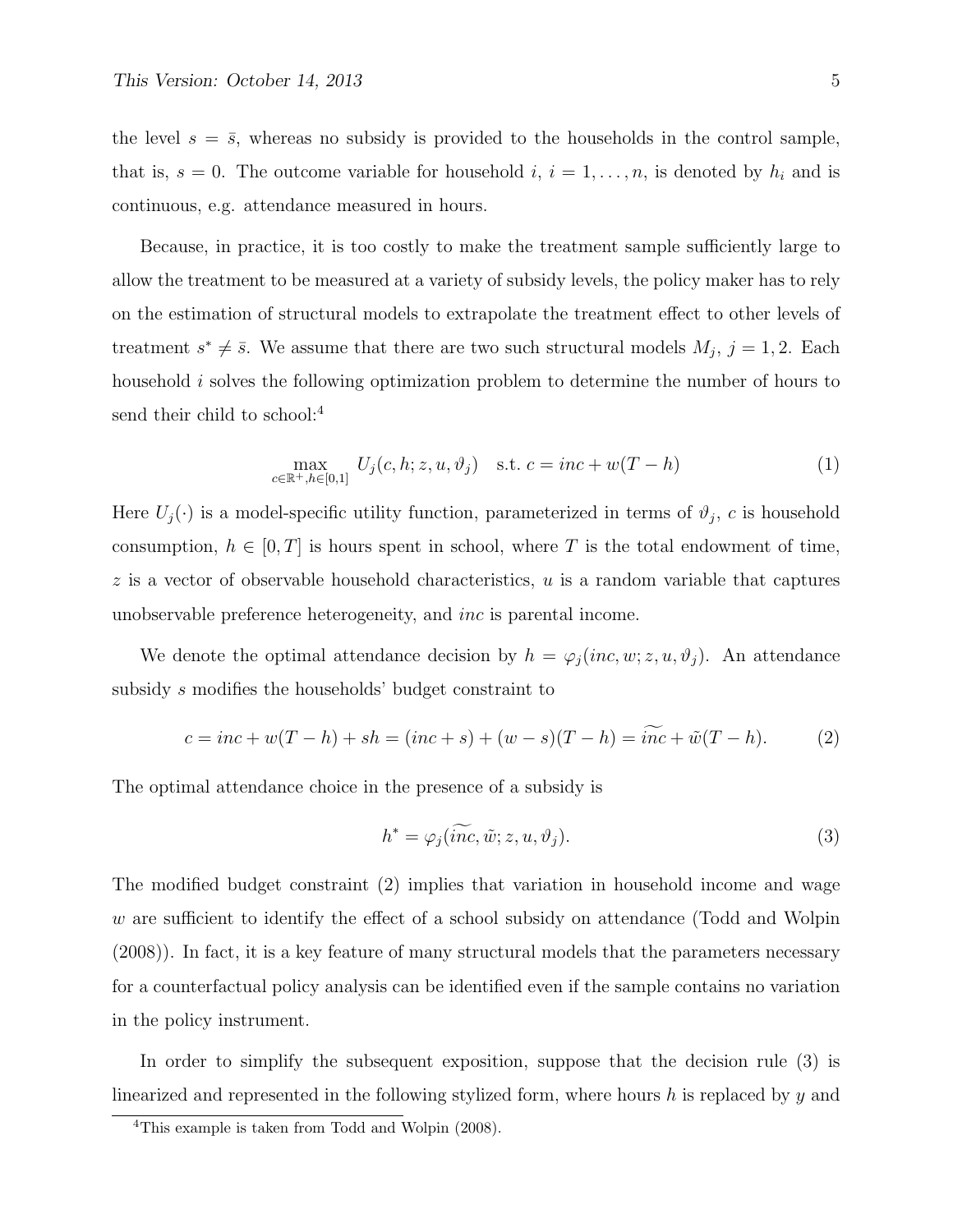x is a scalar characteristic of the household (replacing *inc, w*, and z):

$$
y_i = x_{i,j}\beta_j + s_i\theta + u_i \quad u_i|(x_i, s_i) \sim iidN(0, 1). \tag{4}
$$

For expositional convenience, we set the variance of  $u_i$  equal to one. The j subscripts in (4) capture the different assumption embodied in the two models about the relevant characteristic  $x$  that affects the outcome. As previously mentioned, an important feature of structural models is that they contain restrictions that allow the identification of policy effects without sample variation in the policy instrument. To capture this aspect in our regression model (4), we impose the restriction  $\theta = \beta_j$ .<sup>5</sup> Thus, variation in  $x_{i,j}$  is sufficient to obtain an estimate of the subsidy effect. Because we will subsequently use matrix notation, let  $X_j$  be the  $n \times 1$  vectors with elements  $x_{i,j}$ ,  $X = [X_1, X_2]$ , and let Y and S be the  $n \times 1$  vectors with elements  $y_i$  and  $s_i$ , respectively. For notational convenience we drop the intercept from (4). However, in the numerical illustration in Section 5 we demean all regressors on the respective subsamples considered for estimation, which essentially introduces an intercept.

### 3 First-Best Analysis

We proceed by specifying a formal decision problem for a policy maker who has to predict the effect of a subsidy that differs in magnitude from the subsidy considered in the RCT. We deliberately use a setup in which Bayesian analysis can provide the optimal (or first-best) decision. In Section 4 below we will introduce a friction that provides an impediment to the implementation of the optimal decision. The Bayesian approach requires us to specify prior distributions for the parameters of models  $M_1$  and  $M_2$  as well as prior probabilities for the models themselves. Both models are equipped with the prior distribution  $\theta \sim N(0, 1/\lambda^2)$ . The density of this prior is denoted by  $p(\theta|M_i)$ . Overall, this leads to

$$
M_j: \quad Y = \tilde{X}_j \theta + U, \quad U \sim N(0, I), \quad \theta \sim N\left(0, \frac{1}{\lambda^2}\right), \quad j = 1, 2,\tag{5}
$$

<sup>&</sup>lt;sup>5</sup>In the example, if there is no income effect on school attendance, e.g., if the utility function is quasi-linear in consumption and if the utility function is quadratic in hours of school attendance, then  $x$  would be the child wage and  $\theta = -\beta_j$ .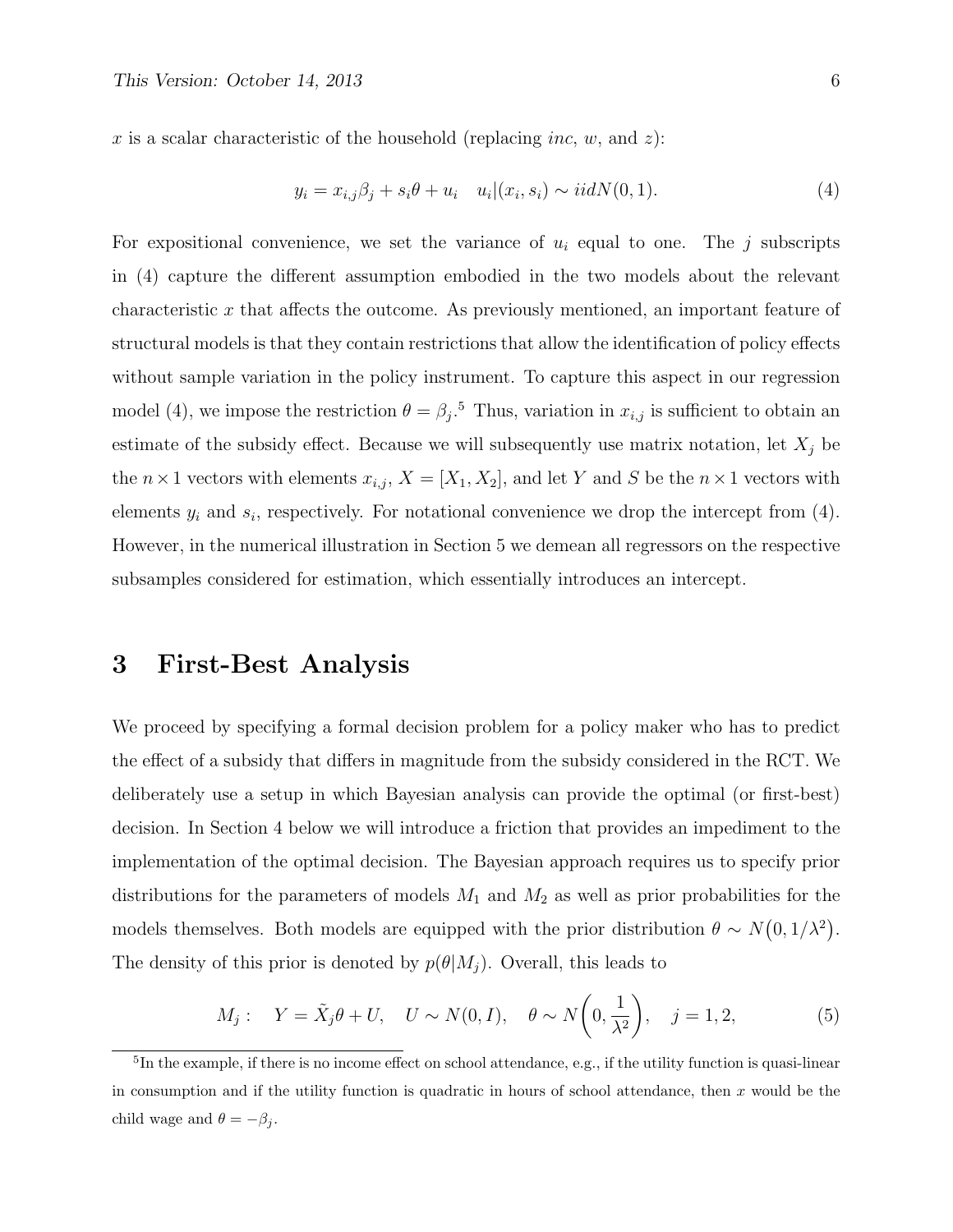where  $\tilde{X}_j = X_j + S$  and the variance of U is assumed to be the identity matrix I for analytical convenience. We assume that the marginal density of  $(X, S)$  does not depend on  $\theta$  (or U) and is the same for both models. As a consequence,  $p(X, S)$  cancels from most of the formulas presented below and results are presented in terms of densities that are conditional on  $(X, S)$ . Given randomization of the RCT, the selection of the treatment group is independent of the observable characteristics, that is,  $p(X, S) = p(X)p(S)$ . The prior model probabilities assigned to models  $M_1$  and  $M_2$  are denoted by  $\pi_{j,0} = 1/2$ ,  $j = 1, 2$ .

The overall posterior distribution of the treatment effect is given by the mixture

$$
p(\theta|Y, X, S) = \sum_{j=1,2} \pi_{j,n} p(\theta|Y, X, S, M_j),
$$
\n(6)

where

$$
\pi_{j,n} = \frac{\pi_{j,0}p(Y|X, S, M_j)}{p(Y|X, S)}, \quad p(Y|X, S) = \sum_{j=1,2} \pi_{j,0}p(Y|X, S, M_j). \tag{7}
$$

Here  $p(\theta|Y, X, S, M_j)$  is the posterior density of  $\theta$  conditional on model  $M_j$ ,  $\pi_{j,n}$  is the posterior probability of model  $M_j$ ,  $p(Y|X, S, M_j)$  is the marginal likelihood of  $M_j$ , and  $p(Y|X, S)$  is the marginal likelihood of the mixture of  $M_1$  and  $M_2$ .

We assume that the policy maker's goal is to predict the outcome for an individual that receives a subsidy  $s^* \neq s$  and has characteristics  $(x_1^*, x_2^*)$  and  $u^* = 0.6$  The predictor of y is denoted by  $\hat{y}$  and evaluated under a quadratic loss function. The posterior expected loss (we will subsequently refer to expected loss as *risk*) associated with this decision is given by

$$
\rho(\hat{y}|Y, X, S) = \sum_{j=1,2} \pi_{j,n} \int_{\theta} ((x_j^* + s^*)\theta - \hat{y})^2 p(\theta|Y, X, S, M_j) d\theta.
$$
 (8)

Under the quadratic loss function the optimal predictor is given by the posterior mean of the outcome:

$$
\hat{y}^* = \sum_{j=1,2} \pi_{j,n}(x_j^* + s^*) \int \theta p(\theta|Y, X, S, M_j) d\theta,
$$
\n(9)

which is a weighted average of the posterior mean predictions of  $M_1$  and  $M_2$ . Moreover, we can decompose the posterior risk of alternative predictors into

$$
\rho(\hat{y}|Y, X, S) = \rho(\hat{y}^*|Y, X, S) + (\hat{y} - \hat{y}^*)^2.
$$
\n(10)

<sup>&</sup>lt;sup>6</sup>Because our model is linear and  $\mathbb{E}[u^*]=0$ , the assumption that  $u^*=0$  is inconsequential. However, it simplifies the notation a bit.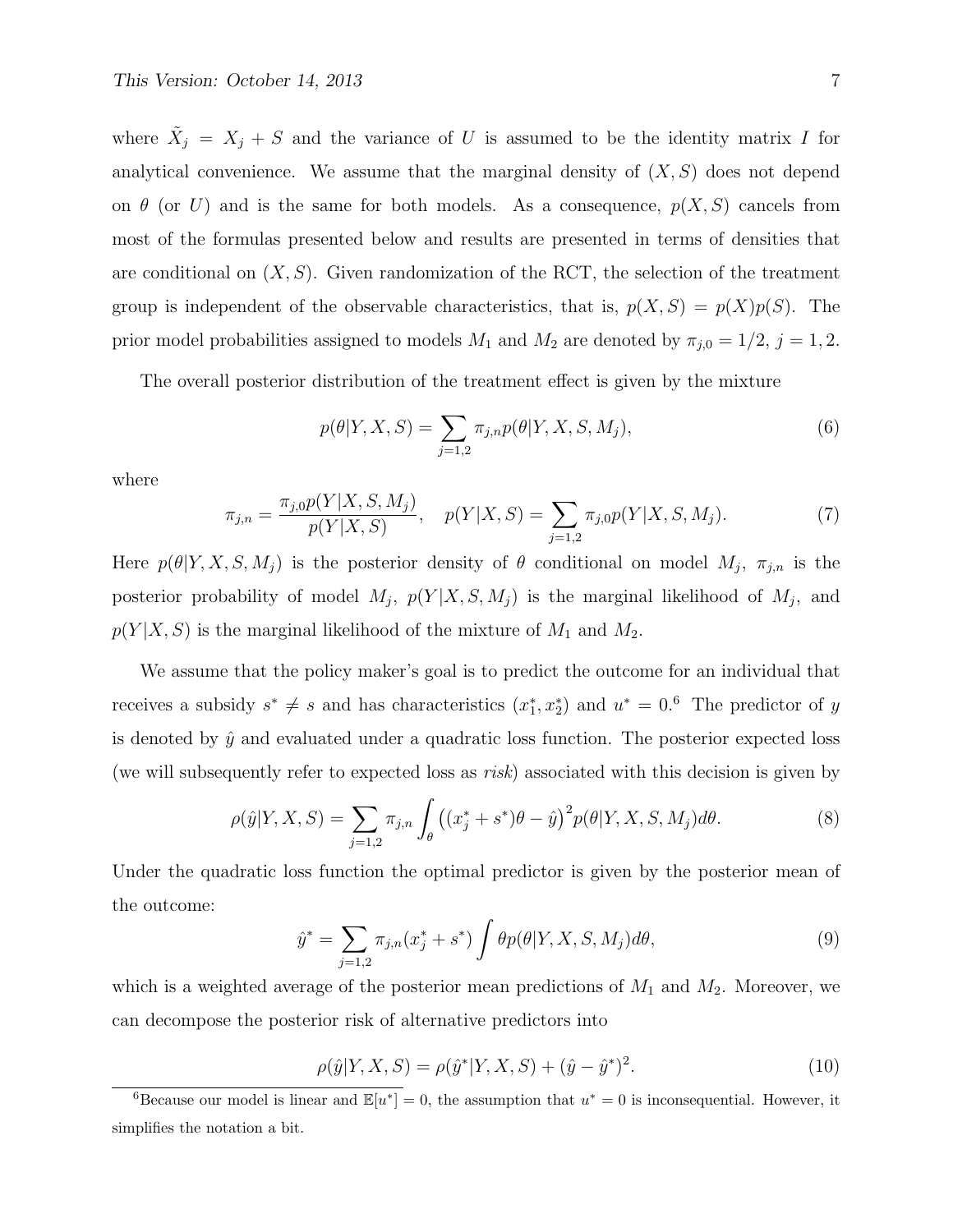This decomposition makes clear that the Bayes predictor  $\hat{y}^*$  is first-best and any alternative predictor that deviates from the Bayes predictor is suboptimal. The posterior risk conditions on the observations  $(Y, X, S)$ . In the numerical illustration in Section 5 We focus on the integrated risk, which averages over  $(Y, X, S)$ :

$$
\mathcal{R}(\hat{y}) = \int_{Y,X,S} \rho(\hat{y}^* | Y, X, S) p(Y | X, S) p(X, S) d(Y, X, S) + \Delta(\hat{y})
$$
\n
$$
\Delta(\hat{y}) = \int_{Y,X,S} (\hat{y} - \hat{y}^*)^2 p(Y | X, S) p(X, S) d(Y, X, S).
$$
\n(11)

Equation (11) highlights that the integrated risk is also minimized by the Bayes predictor  $\hat{y}^*$ . We refer to  $\Delta(\hat{y})$  as the (integrated) risk differential.

To calculate the optimal predictor in (9) we need to evaluate  $p(\theta|Y, X, S, M_j)$  and  $\pi_{j,n}$ . The model-specific posterior for  $\theta$ , the treatment effect, is given by

$$
p(\theta|Y, X, S, M_j) = \frac{p(Y|X, S, \theta, M_j)p(\theta|M_j)}{p(Y|X, S, M_j)},
$$
\n(12)

where  $p(\theta|M_j)$  is the prior distribution of  $\theta$  under model  $M_j$ . The model specification in (5) implies that this posterior distribution takes the form

$$
\theta|(Y, X, S, M_j) \sim N\left(\hat{\theta}_j^*, (\lambda^2 + \tilde{X}_j' \tilde{X}_j)^{-1}\right), \quad \hat{\theta}_j^* = (\tilde{X}_j' \tilde{X}_j + \lambda^2)^{-1} \tilde{X}_j' Y \tag{13}
$$

The posterior model probabilities  $\pi_{j,n}$  are a function of the marginal likelihoods (see (7)), which in the linear Gaussian regression model can be calculated analytically and take the form

$$
p(Y|X, S, M_j) = (2\pi)^{-n/2} |1 + \tilde{X}'_j \tilde{X}_j / \lambda^2|^{-1/2}
$$
  
 
$$
\times \exp\left\{-\frac{1}{2} [Y'(I - \tilde{X}_j(\tilde{X}'_j \tilde{X}_j + \lambda^2)^{-1} \tilde{X}'_j) Y] \right\}.
$$
 (14)

The exponential term captures the goodness of in-sample fit, whereas the term  $|1+\tilde{X}'_j\tilde{X}_j/\lambda^2|^{-1/2}$ can be interpreted as a penalty for model complexity. The larger  $\lambda$ , and thus the less diffuse and more restrictive is the prior distribution, the less complex is the model. In fact, for  $\lambda = \infty$ , there is no free parameter to be estimated. On the other hand, a more variable regressor makes the model appear more complex. It requires a smaller value of  $\lambda$  and thus the prior is in relative terms more diffuse.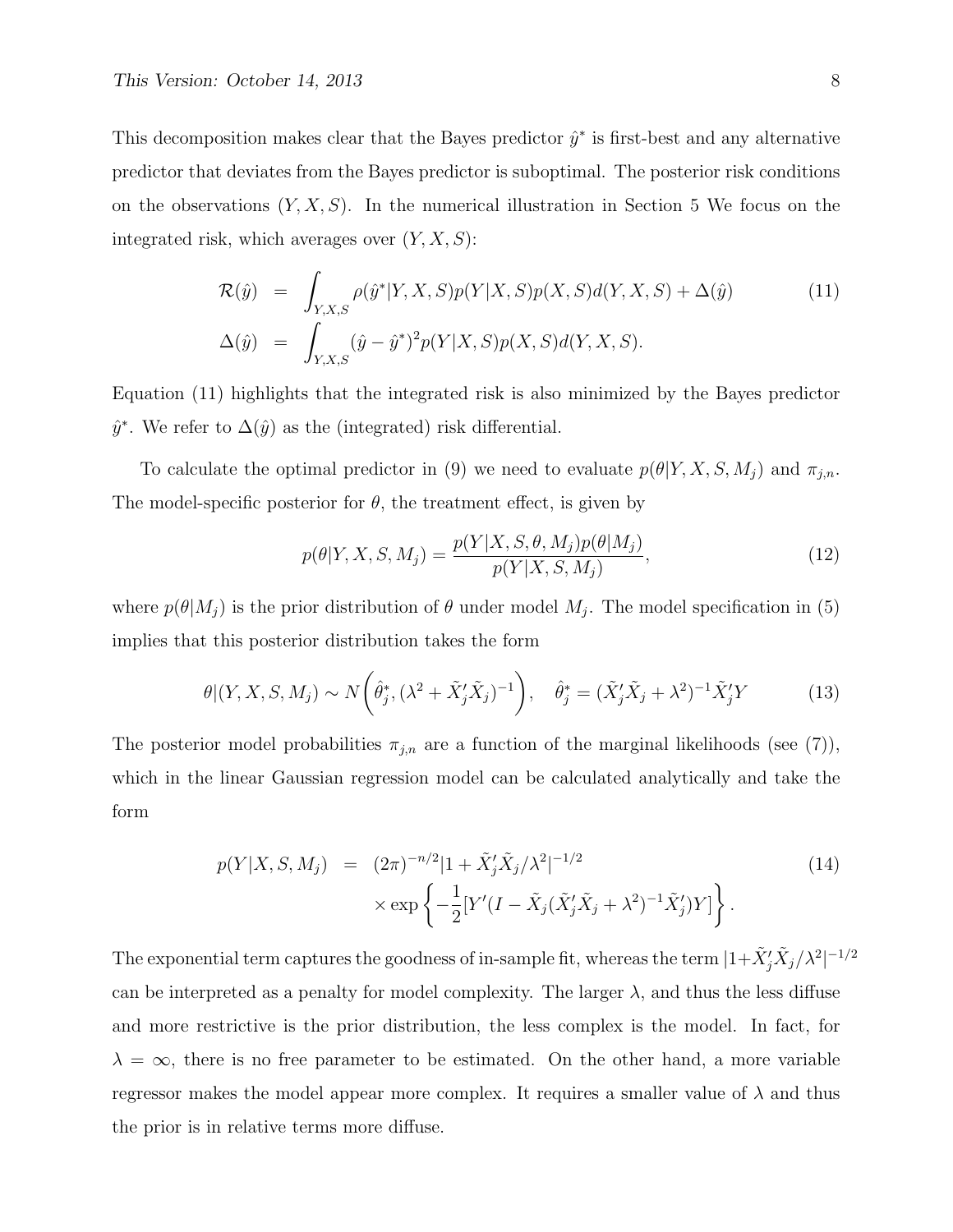### 4 A Principal-Agent Problem

We now introduce a friction that makes the implementation of the first-best Bayesian analysis described in the previous section infeasible. We assume that the computation of model conditional posteriors  $p(\theta|Y, X, S, M_j)$  in (13) and marginal likelihoods  $p(Y|X, S, M_j)$  in (14) is executed by two expert modelers (agents). In a second stage, a policy maker (principal) aggregates the results that he obtains from the modelers to form a prediction  $\hat{y}$ . In some applications this assumption might be literally satisfied in the sense that a government agency conducts the social experiment and hires academic consultants to provide an analysis of the policy effects. In other instances, the policy maker might correspond to the economics profession at large as it is investigating the effectiveness of social programs and the agents correspond to economists who conduct research on the effects of a particular policy. Because different individuals are assumed to be involved in the two stages of the analysis, incentive problems potentially arise. These incentive problems, in turn, can provide a rationale for holdout samples.

We proceed by describing the objective and constraints of the policy maker in Section 4.1. We then discuss two mechanisms that the policy maker could use to set incentives for the modelers in Section 4.2. One of the mechanisms involves a holdout sample. In the other mechanism, the modelers have access to the full data set. In Section 4.3, we characterize two options that are available to the modelers: (i) Bayesian analysis of model  $M_j$  based on the data provided by the policy maker and (ii) in-sample data mining, which is represented by a modification of the prior distribution. Finally, we discuss the optimal choices of the modelers under the two mechanisms in Section 4.4.

#### 4.1 The Policy Maker

We assume that the social experiment described in Section 2 is conducted by a policy maker. The policy maker has access to all the data from the experiment, but can estimate only the treatment effect in the experiment, namely by taking the difference in means between the treatment and the control group. The estimator of the treatment effect can be represented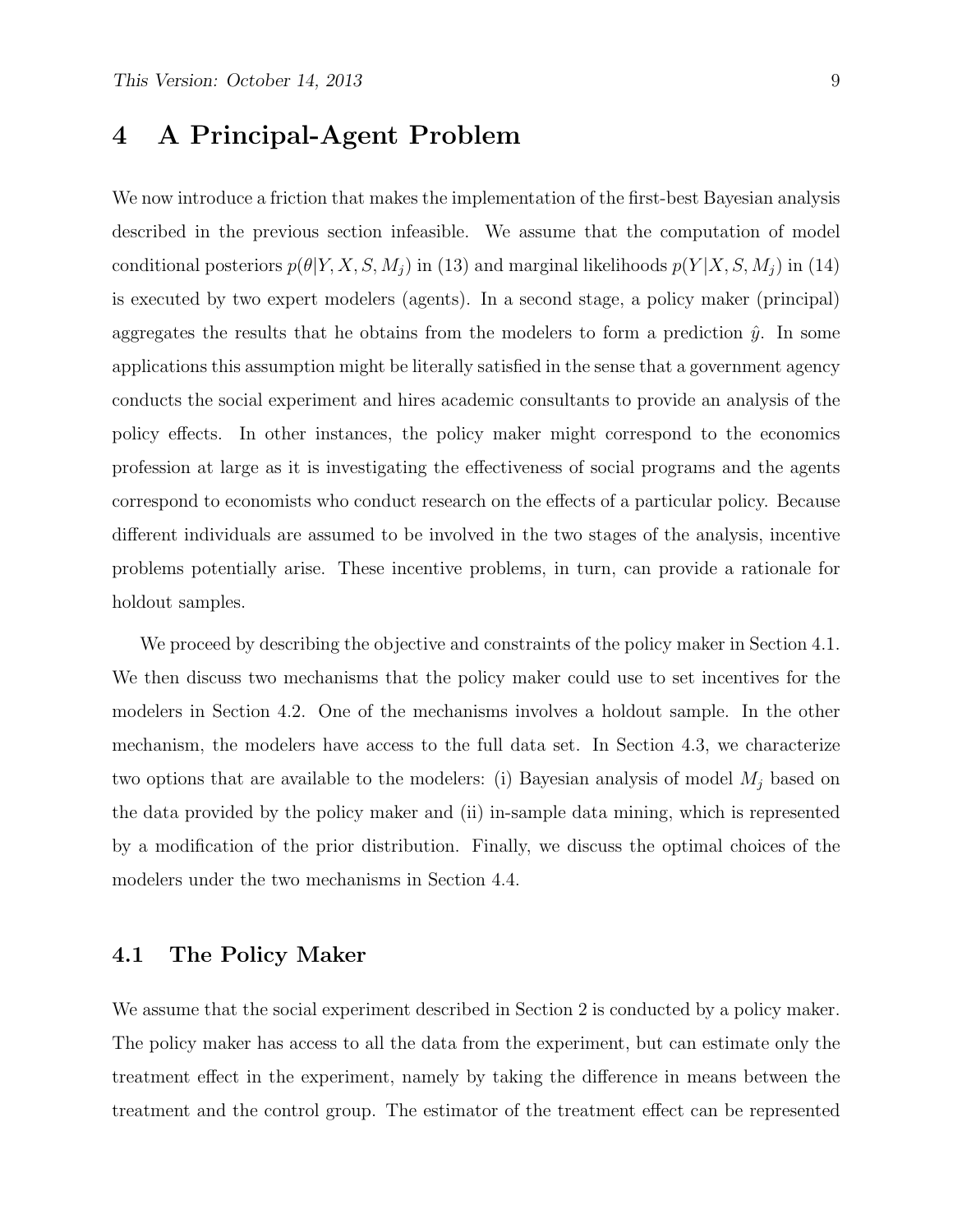as coming from the statistical model

$$
M_{pm}: Y = S\theta + V,\t\t(15)
$$

where V is a  $n \times 1$  vector of error terms and we use the pm subscript to denote policy maker. The resulting estimator of the treatment effect is

$$
\hat{\theta}_{pm} = (S'S)^{-1}S'Y.\tag{16}
$$

Given that the subsidy takes on only two values,  $s = 0$  or  $s = \overline{s}$ , the policy maker's statistical model  $M_p$  cannot be used to extrapolate the treatment effect to other levels of treatment  $s \neq \overline{s}$ . For that purpose, the policy maker engages the two modelers to analyze their structural models  $M_1$  and  $M_2$ . His objective is to obtain a predictor that minimizes the integrated risk  $\mathcal{R}(\hat{y})$  in (11). Thus, ideally, the policy maker would like to reproduce the Bayesian prediction  $\hat{y}^*$ .

### 4.2 Mechanisms Available to the Policy Maker

We consider two potential mechanisms that the policy maker can use to obtain the decisionrelevant information from the modelers. Under the first mechanism, the modelers receive the entire sample  $(Y, X, S)$ . Under the second mechanism, the policy maker splits the sample and hands the modelers only a subset of the observations. The policy maker has discretion about the size of the holdout sample and its composition in terms of observations from the treatment and control group.

No-Holdout Mechanism. The policy maker gives the modelers access to the entire data set  $(Y, X, S)$ . In turn, they are asked to report a marginal data density  $\tilde{p}_j(Y|X, S)$  and a posterior distribution for the treatment effect  $\tilde{p}_j(\theta|Y, X, S)$ . We use  $\tilde{p}(\cdot)$  rather than  $p(\cdot)$  to allow for the possibility that the modelers do not truthfully reveal these two objects. Only if the reported densities coincide with the actual densities in (13) and (14) can the policy maker implement the first-best Bayesian decision. We assume that the compensation of the modelers is a function of how well their models are able to fit the data, adjusting for model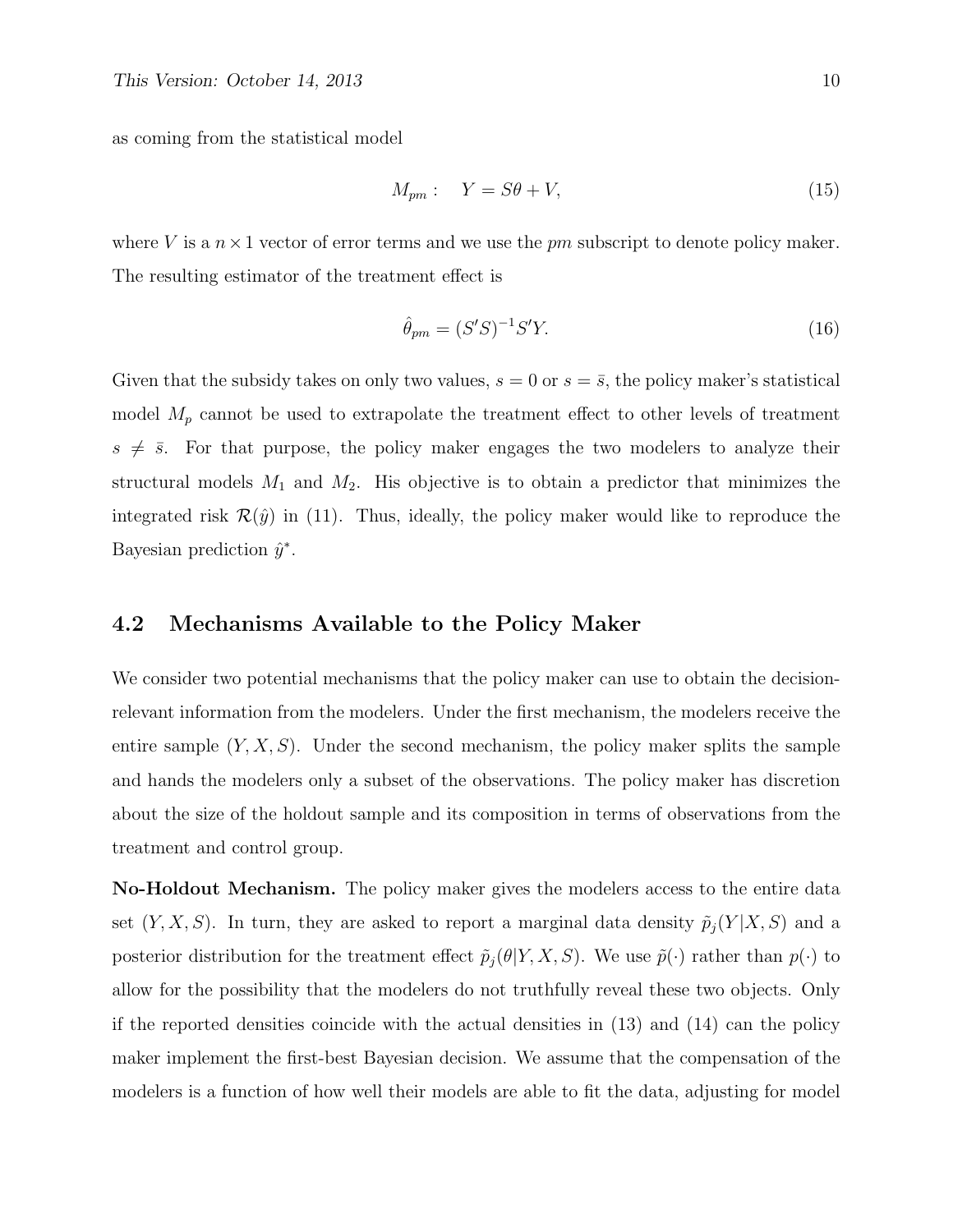complexity. More specifically, under the no-holdout (NH) mechanism the payoff is equal to the reported log marginal likelihood

$$
\Pi_{NH}(\tilde{p}_j(Y|X,S)) = \ln \tilde{p}_j(Y|X,S).
$$
\n(17)

The policy maker updates the model probabilities according to

$$
\tilde{\pi}_{j,n} = \frac{\pi_{j,0}\tilde{p}_j(Y|X,S)}{\pi_{1,0}\tilde{p}_1(Y|X,S) + \pi_{2,0}\tilde{p}_2(Y|X,S)}.
$$
\n(18)

Note that the payoff for Modeler 1 is independent of the action taken by Modeler 2, and vice versa. Thus, we abstract from strategic interactions between the modelers.

Holdout Mechanism. The modelers receive the full sample of covariates and treatment levels  $(X, S)$ , but only a subset of the outcome data Y from the policy maker. The outcome data are partitioned into  $Y' = [Y'_r, Y'_p]$ , where  $Y_r$  is a *regression* sample that is given to the modelers for estimation purposes and  $Y_p$  is a *holdout* or *prediction* sample that can be used by the policy maker to evaluate predictions.<sup>7</sup>

We assume that the policy maker updates the model probabilities based on the predictive densities  $\tilde{p}_j(\hat{\theta}_{pm}|Y_r, X, S)$  for the difference-in-means estimate of the treatment effect instead of the predictive density  $\tilde{p}_j(Y_p|Y_r, X, S)$  for the entire holdout sample. In realistic applications the precise evaluation of  $p(Y_p|Y_r, X, S, M_j)$  for one particular sample is often challenging and time consuming. Computing this density for all possible realizations  $Y_p$  is a daunting task. The difference-in-means estimate  $\hat{\theta}_{pm}$ , on the other hand, is a univariate statistic in our application and reporting a predictive density is straightforward. It could easily be graphed or tabulated. In sum, while the use of a density for  $Y_p$  is theoretically attractive, it is difficult, if not infeasible to implement. The current practice in the treatment-effect literature comes closest to choosing model probabilities based on the  $\hat{\theta}$ -predictive density, as for example in Todd and Wolpin (2006) and Duflo, Hanna, and Ryan (2011).

The mechanism unfolds in two stages. First, the policy maker asks the modelers to provide a predictive density  $\tilde{p}_j(\hat{\theta}_{pm}|Y_r, X, S)$  for their estimate of the treatment effect given

<sup>7</sup>For the modelers' inference it is inconsequential, given randomization, whether they have access to the full sample of regressors or just the subsample that corresponds to  $Y_r$ . We assumed the former because it simplifies the notation.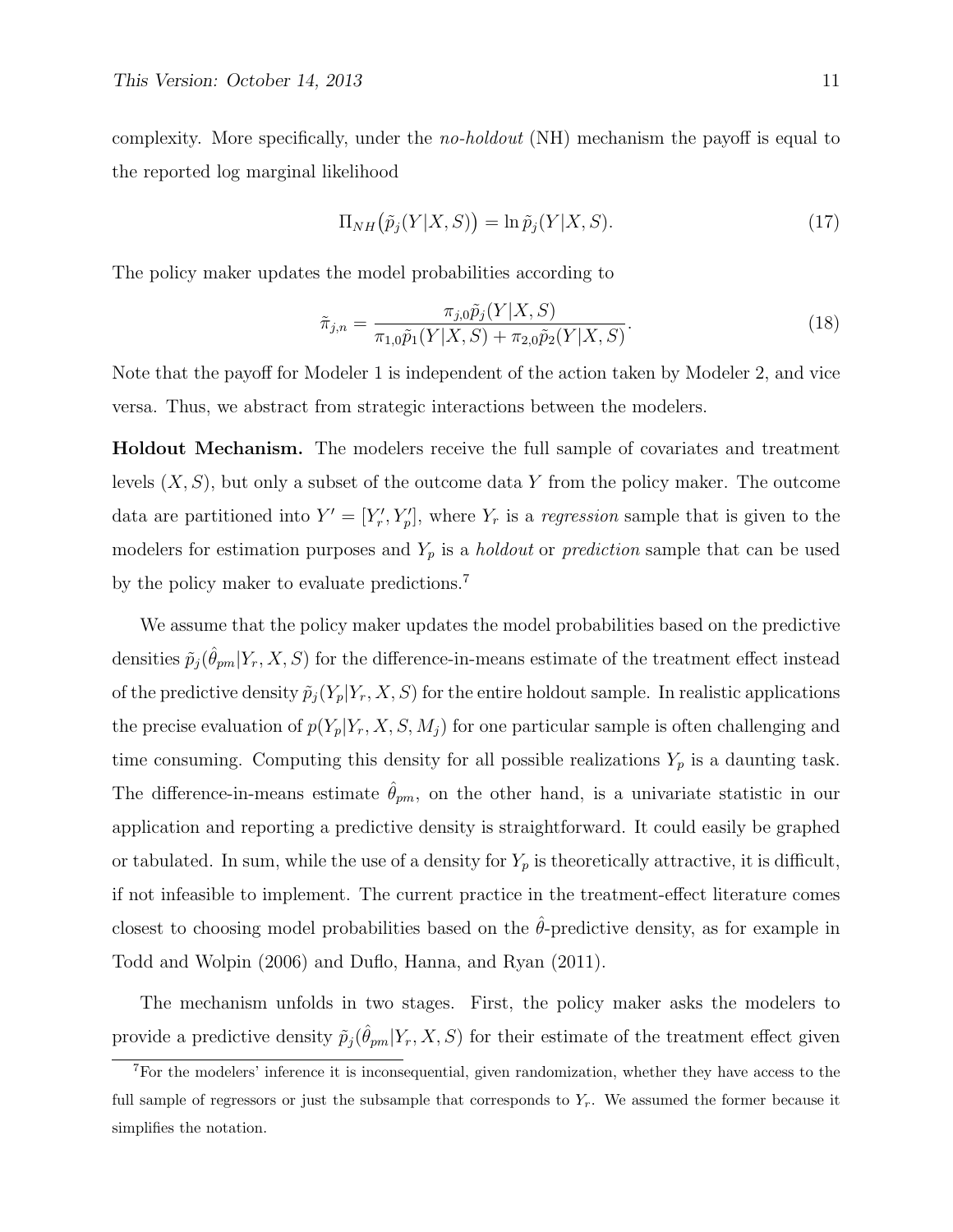by (16). Similar to the compensation under the no-holdout mechanism, we assume that under the holdout (H) mechanism the compensation takes the form:

$$
\Pi_H(\tilde{p}_j(\hat{\theta}_{pm}|Y_r, X, S)) = \ln \tilde{p}_j(\hat{\theta}_{pm}|Y_r, X, S).
$$
\n(19)

The predictive densities  $\tilde{p}_j(\hat{\theta}_{pm}|Y_r, X, S)$  are then used to update the model probabilities:

$$
\tilde{\pi}_{j,n} = \frac{\pi_{j,0}\tilde{p}_j(\hat{\theta}_{pm}|Y_r, X, S)}{\pi_{1,0}\tilde{p}_1(\hat{\theta}_{pm}|Y_r, X, S) + \pi_{2,0}\tilde{p}_2(\hat{\theta}_{pm}|Y_r, X, S)}.
$$
\n(20)

Second, once the model probabilities are updated the policy maker makes all the outcome data available and asks the modelers to re-estimate their models and report  $\tilde{p}_j(\theta|Y, X, S)$ . Allowing the modelers to re-estimate the parameters on the full sample avoids an unnecessary loss of information about  $\theta$  that would put the mechanism at a clear disadvantage. After all, the rationale of holdout samples is merely to avoid distortions in model probabilities due to data-mining. We use  $\tilde{p}_j(\theta|Y, X, S)$  to denote the posterior of  $\theta$  reported by the modelers.

#### 4.3 The Choice Set of the Modelers

We assume that the modelers can choose between the following two options: (i) do not engage in data mining and report results from the Bayesian analysis of  $M_j$  based on the sample provided by the policy maker; (ii) engage in a form of data-mining that uses the available sample to break the model-implied link between  $\beta_j$  and  $\theta$  and shift the prior distribution for  $(\beta_j, \theta)$  toward a region of the parameter space favored by the available data.

**Option (i): Bayesian Analysis of**  $M_i$ **.** Under the *no-holdout* mechanism the modelers have access to the full sample and report the marginal likelihood for  $Y$ , which is given in (14). Under the holdout mechanism the modelers can compute the predictive likelihood  $p(Y_p|Y_r, X, S, M_j)$ , which in turn implies a predictive density for  $\hat{\theta}_{pm}(Y_p, Y_r)$ , denoted by  $p(\hat{\theta}_{pm}|Y_r, X, S, M_j)$ . The corresponding full-sample posterior for  $\theta$  is given by  $p(\theta|Y, X, S, M_i)$ . Under a quadratic loss function the point estimate of  $\theta$  is the posterior mean.

Option (ii): In-Sample Data-Mining. We represent in-sample data mining as data-based modification of the prior distribution associated with model  $M_j$ . In addition to breaking the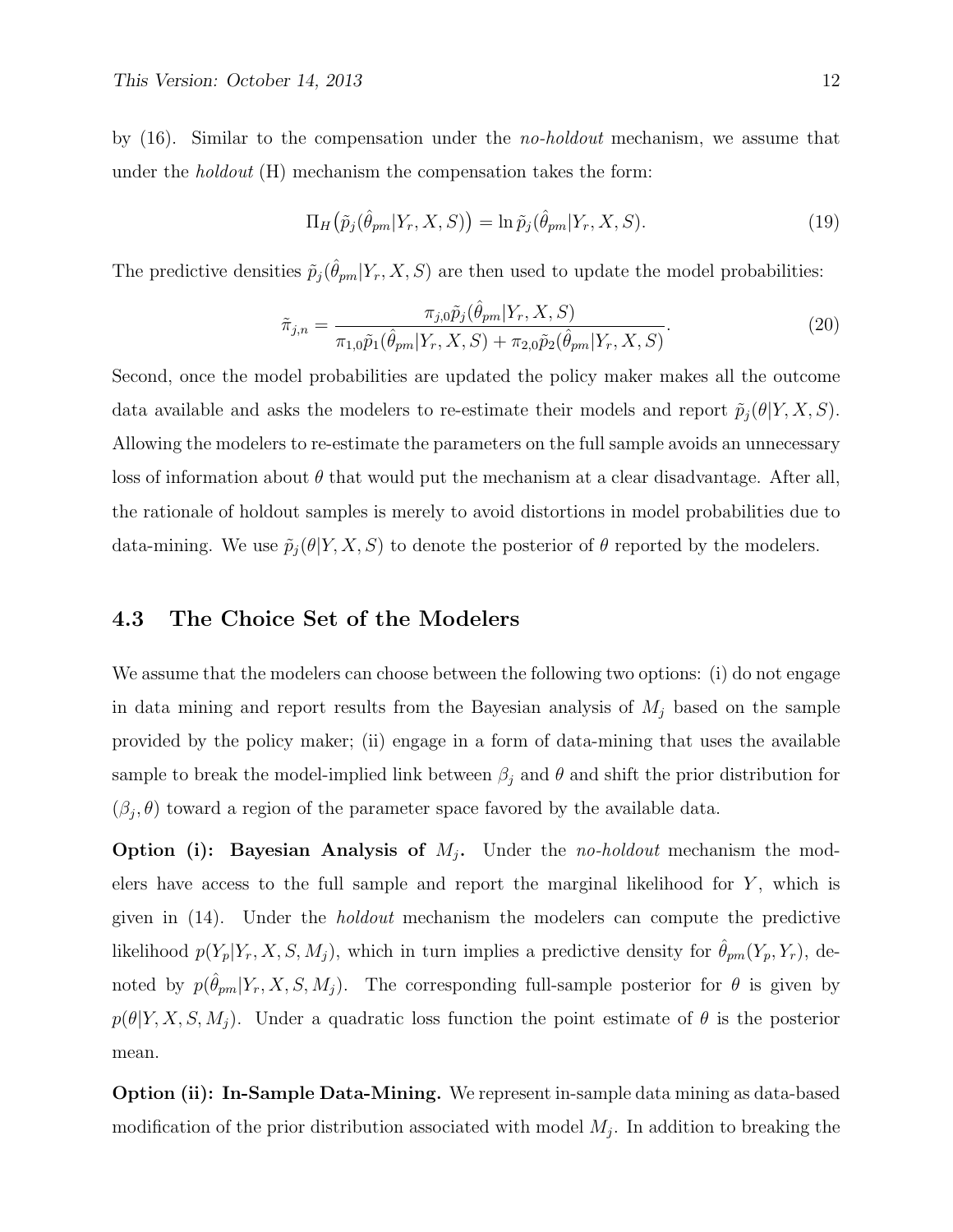tight link between  $\theta$  and  $\beta_j$ , this form of data mining also shifts the prior toward an area of the parameter space in which the likelihood function is relatively high. It is supposed to capture a practice whereby a researcher inspects the data and, depending on the properties of the data, decides which features to include in the model and which to leave out, without accounting for this specification search subsequently.

In our working example, given data from both the treatment and control samples, the data-mining prior is constructed as follows. We begin by breaking the link between  $\theta$  and  $\beta_i$  by considering the unrestricted model

$$
Y = X_j \beta_j + S\theta + U. \tag{21}
$$

Let  $Z_j = [X_j, S]$  and  $\psi_j = [\beta_j, \theta]'$ . Moreover, we assume that the modeler uses a prior distribution that is centered at the peak of the likelihood function (which in our model coincides with the OLS estimator). Overall, the data-mined model takes the form

$$
\tilde{M}_j \quad : \quad Y = Z_j \psi_j + U, \quad \psi_j \sim N\left(\tilde{\psi}_j, (\kappa Z'_j Z_j)^{-1}\right)
$$
\n
$$
\tilde{\psi}_j = (Z'_j Z_j)^{-1} Z'_j Y. \tag{22}
$$

The parameter  $\kappa$  scales the prior precision of  $\psi_j$ . Based on model  $\tilde{M}_j$  it is possible to compute either the marginal likelihood function  $p(Y|X, S, \tilde{M}_j)$  or the predictive density  $p(\hat{\theta}_{pm}|Y_r, X, S, \tilde{M}_j)$ . The posterior distribution  $p(\theta|Y, X, S, \tilde{M}_j)$  under the data-mined model remains normal, but it has a different mean and variance than the posterior in (13). Defining  $M_{X_j} = I - X_j (X'_j X_j)^{-1} X'_j$  we obtain:

$$
\theta|Y, X, S, \tilde{M}_j \sim N\bigg(\tilde{\theta}_j, \left((\kappa+1)S'M_{X_j}S\right)^{-1}\bigg), \quad \tilde{\theta}_j = (S'M_{X_j}X_j)^{-1}S'M_{X_j}Y. \tag{23}
$$

Under a quadratic loss function the point estimate of  $\theta$  associate with the data-mined model  $\tilde{M}_j$  is  $\tilde{\theta}_j$ . Under *in-sample data-mining* the cross-equation restrictions that allow for a more efficient estimation of  $\theta$  are abandoned and the the stated measure of uncertainty is severely distorted.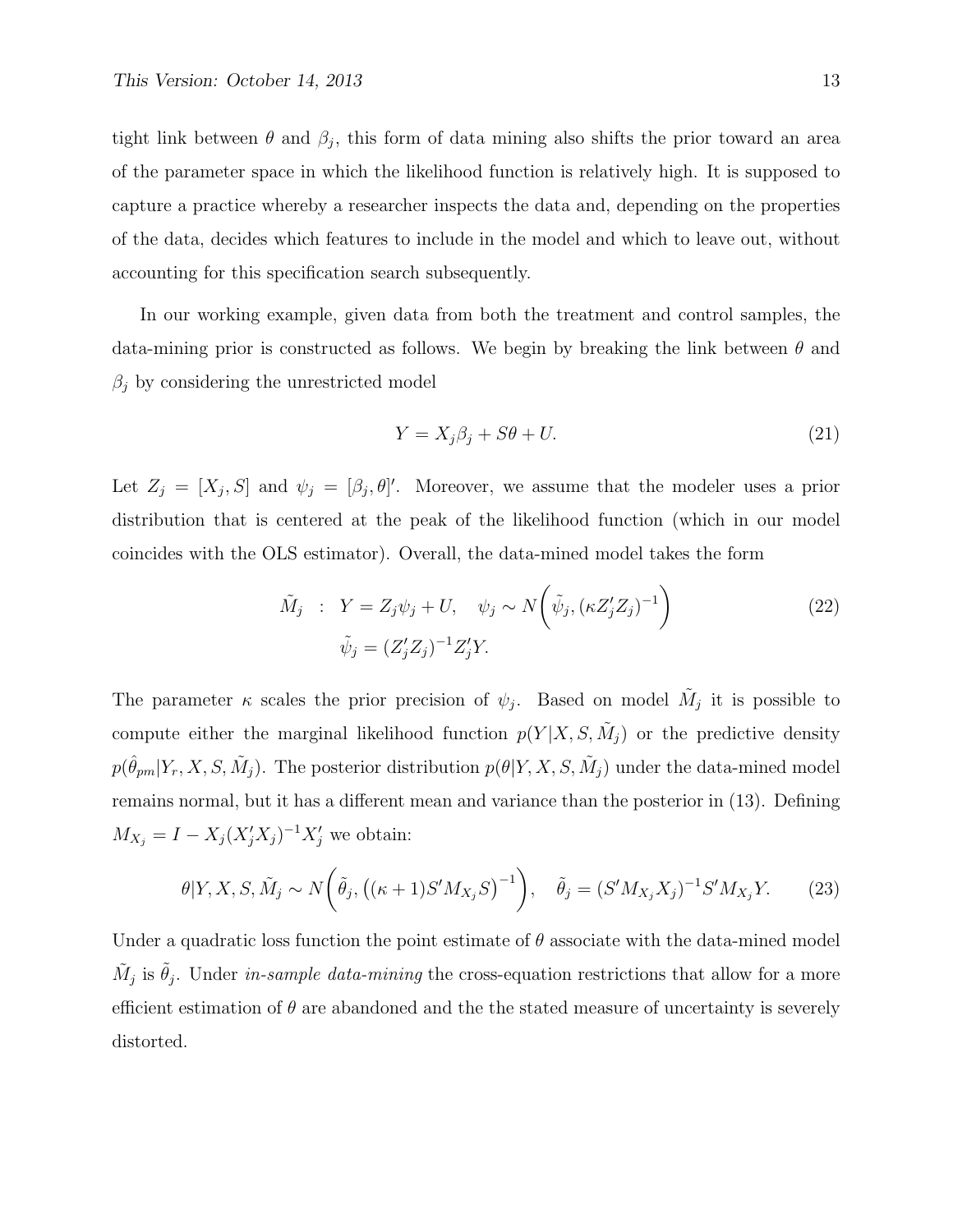#### 4.4 Optimal Choices of the Modelers

Having described the potential choices of the modelers, we can now discuss their actual choices in the no-holdout and the holdout mechanisms.

**No-Holdout Mechanism.** If modeler j chooses Option (i), i.e., he truthfully reports the results from the Bayesian analysis of  $M_j$ , then he is evaluated based on  $p(Y|X, S, M_j)$ . On the other hand, if modeler  $j$  chooses Option (ii), in-sample data mining, then he is rewarded based on  $p(Y|X, S, \tilde{M}_j)$ . In order to determine the optimal choice of the modeler we now compare the two marginal likelihood functions. The marginal likelihood associated with Option (i) is given in (14). The marginal likelihood function associated with Option (ii) takes the form

$$
p(Y|X, S, \tilde{M}_j) = (2\pi)^{-n/2} |1/\kappa + 1|^{-1/2} \exp\left\{-\frac{1}{2} [Y'(I - Z_j(Z'_j Z_j)^{-1} Z_j)Y]\right\},\tag{24}
$$

where  $Y'(I - Z_j(Z_j'Z_j)^{-1}Z_j)Y$  is the sum of squared residuals (SSR) for the unrestricted regression (21). Thus, compared to (14), data-mining has raised the exponential term because the in-sample fit of the model is improved by eliminating the restriction  $\theta = \beta_j$ . Moreover, the data-mining procedure replaced the model-specific penalty term  $|\tilde{X}'_j\tilde{X}_j/\lambda^2+1|^{-1/2}$  in (14) by  $|1/\kappa+1|^{-1/2}$ . Thus, provided that

$$
\kappa \ge \frac{\lambda^2}{\tilde{X}_j' \tilde{X}_j},\tag{25}
$$

we obtain

$$
p(Y|X, X, \tilde{M}_j) \ge p(Y|X, X, M_j). \tag{26}
$$

For  $\kappa = 1$  condition (25) requires that the prior density in model  $M_j$  is more diffuse than the likelihood function, which is a very mild restriction. We conclude that access to the full sample creates an incentive for data-based modifications of the original model  $M_j$  because, according to (17),

$$
\Pi_{NH}\big(p(Y|X,X,\tilde{M}_j)\big) \ge \Pi_{NH}\big(p(Y|X,X,M_j)\big). \tag{27}
$$

The modeler chooses Option (ii) and the reported posterior for  $\theta$  is  $\tilde{p}_j(\theta|Y,X,S) = p(\theta|Y,X,X,\tilde{M}_j)$ given in (23).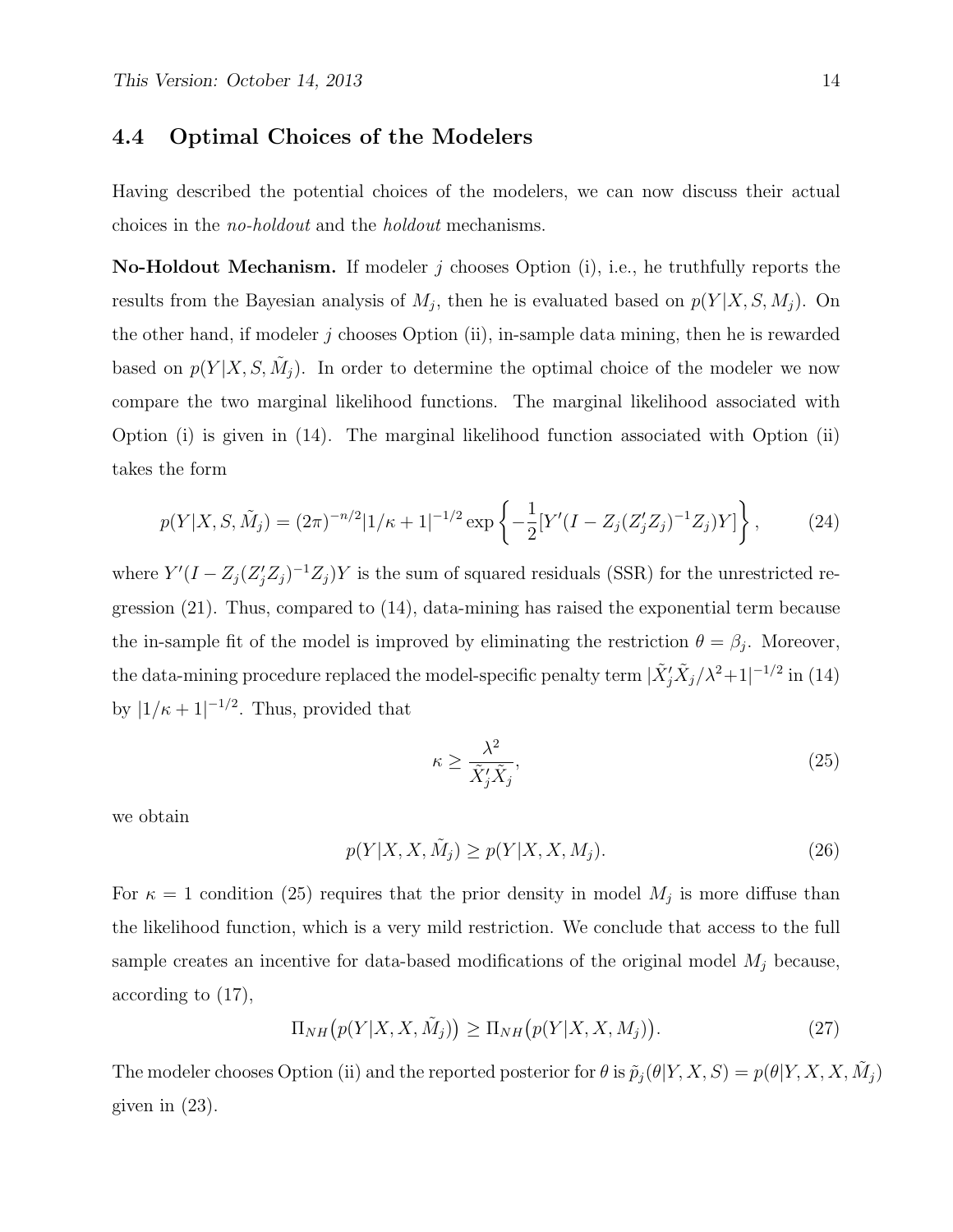Holdout Mechanism. Here the modeler has no information about the holdout sample  $Y_p$ . The subjective beliefs of modeler j about  $\hat{\theta}_{pm}$  are summarized by the posterior density  $p(\hat{\theta}_{pm}|Y_r, X, S, M_j)$ . If the modeler chooses Option (i), then his expected payoff is given by

$$
\mathbb{E}\bigg[\Pi_H\big(p(\hat{\theta}_{pm}|Y_r, X, S, M_j)\big)\bigg|Y_r, X, S, M_j\bigg]
$$
\n
$$
= \int \ln[p(\hat{\theta}_{pm}|Y_r, X, S, M_j)]p(\hat{\theta}_{pm}|Y_r, X, S, M_j)d\hat{\theta}_{pm}.
$$
\n(28)

If, one the other hand, the modeler engages in in-sample data mining and chooses Option (ii), then the expected payoff is:

$$
\mathbb{E}\bigg[\Pi_H\big(p(\hat{\theta}_{pm}|Y_r, X, S, \tilde{M}_j)\big)\bigg|Y_r, X, S, M_j\bigg]
$$
\n
$$
= \int \ln[p(\hat{\theta}_{pm}|Y_r, X, S, \tilde{M}_j)]p(\hat{\theta}_{pm}|Y_r, X, S, M_j)d\hat{\theta}_{pm}.
$$
\n(29)

Note that the payoff is a function of the predictive density associated with the data-mined model  $\tilde{M}_j$ , whereas the expectation is taken using the modeler's subjective beliefs which are based on the original model  $M_j$ .

According to a result that dates back at least to Winkler (1969), the compensation scheme based on the log predictive density induces the modeler to reveal his subjective beliefs. To see why, notice that Jensen's inequality implies that

$$
\int \left( \ln \left[ \frac{p(\hat{\theta}_{pm}|Y_r, X, S, \tilde{M}_j)}{p(\hat{\theta}_{pm}|Y_r, X, S, M_j)} \right] p(\hat{\theta}_{pm}|Y_r, X, S, M_j) \right) d\hat{\theta}_{pm} \leq \ln \left[ \int p(\hat{\theta}_{pm}|Y_r, X, S, \tilde{M}_j) d\hat{\theta}_{pm} \right] = 0.
$$

Thus, the expected payoff from reporting the results from the Bayesian analysis of model  $M_j$  exceeds the expected payoff from data mining and the modeler chooses Option (i) under the holdout mechanism.

So far, we have provided a qualitative characterization of the behavior of the two modelers. The policy maker, in our environment, can now minimize his prediction risk by choosing between the *no-holdout* and the *holdout* mechanism. With regard to the *holdout* mechanism he has to determine the optimal size and composition (in terms of observations from the treatment and control group) of the holdout sample. The next section provides a numerical illustration.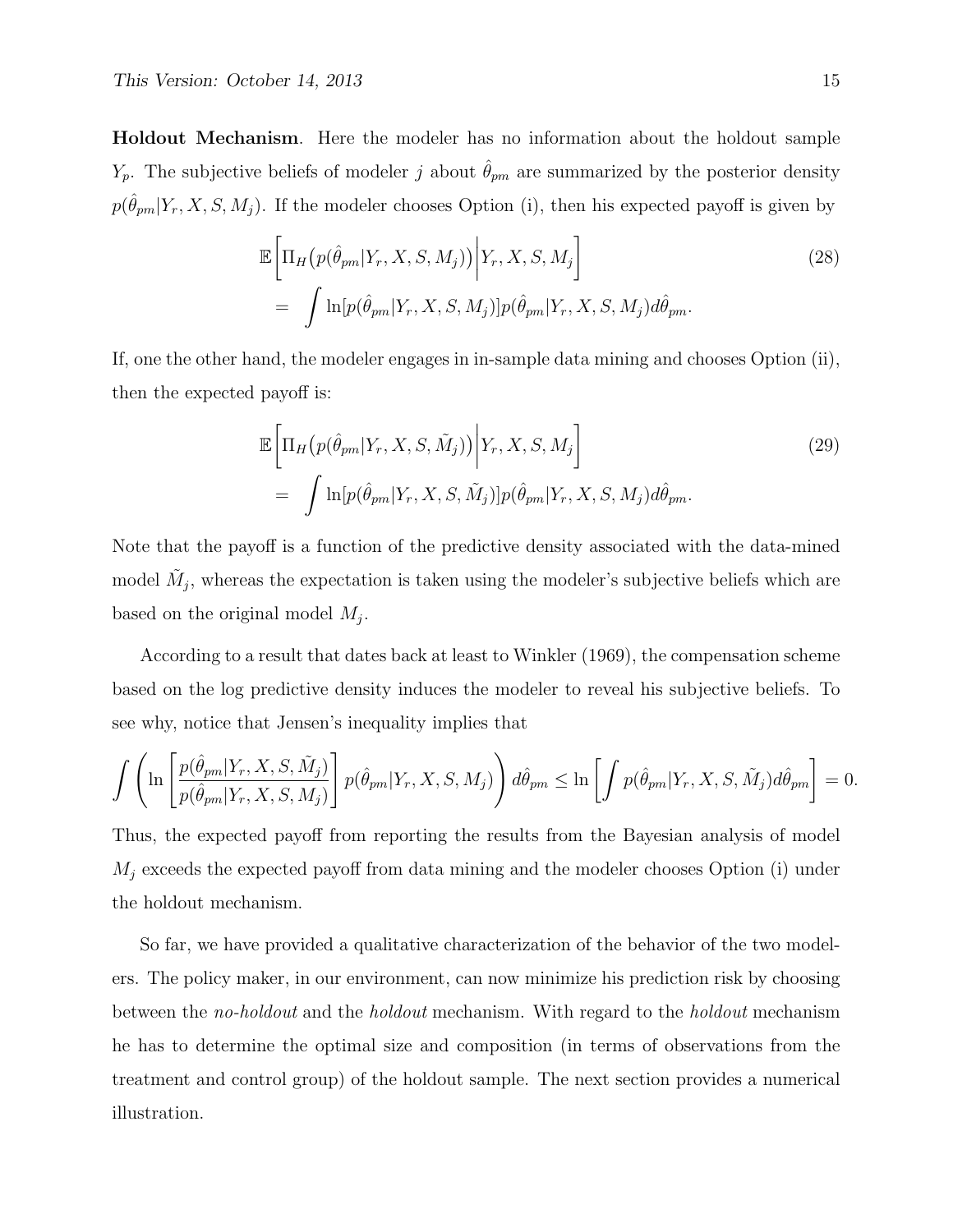### 5 Numerical Illustration

This section provides a numerical illustration in which we compare risks under the holdout and the *no-holdout* mechanism. For the *holdout* mechanism we consider various sample splitting schemes that differ with respect to the relative sized and composition of the holdout sample. The simulation design is presented in Section 5.1 and the numerical results are discussed in Section 5.2.

#### 5.1 Policy Experiment, Loss Function, and Parameterization

The policy maker is assumed to have conducted an experiment with  $n = 1,000$  observations, 500 from a randomly selected treatment group that received the subsidy,  $s = \bar{s} = 2$ , and 500 are from a control group that did not receive the subsidy,  $s = 0$ . We reparameterize the prior variance such that  $\lambda = \tilde{\lambda}n$ . The implication of this reparameterization is that all the statistics that we compute subsequently have a well-defined limit as the sample size  $n \longrightarrow \infty$ . Thus, the exact sample size n, used in the simulations is not crucial. Each individual i has two observable characteristics,  $x_{i,1}$  and  $x_{i,2}$ . Let  $x_i = [x_{i,1}, x_{i,2}]'$ . We assume that

$$
x_i \sim i i dN(0, \Gamma), \quad \Gamma = \begin{bmatrix} 2 & 0.4 \\ 0.4 & 2 \end{bmatrix}.
$$
 (30)

Thus, the correlation between the two characteristics is 0.2. These assumptions complete the specification of  $p(X, S) = p(X)p(S)$ .

The policy maker assigns probabilities  $\pi_{1,0} = \pi_{2,0} = 1/2$  to the two models  $M_1$  and  $M_2$ . We set the precision of the prior densities for  $\theta$  in models  $M_1$  and  $M_2$  to  $\tilde{\lambda}^2 = 1$ . This choice of  $\tilde{\lambda}$  implies that in a regression of Y on  $X_j$  the likelihood function is about twice as informative as the prior.<sup>8</sup> From the policy maker's perspective the distribution of the data takes the form

$$
p(Y, X, S) = \frac{1}{2}p(Y, X, S|M_1) + \frac{1}{2}p(Y, X, S|M_2),
$$
\n(31)

 $8$ Omitting the regressor S, the Hessian (multiplied by -1) of the log likelihood function is given by  $X'_j X_j \approx 2n$  and the Hessian (multiplied by -1) of the log prior density is  $n\tilde{\lambda}^2 = n$ .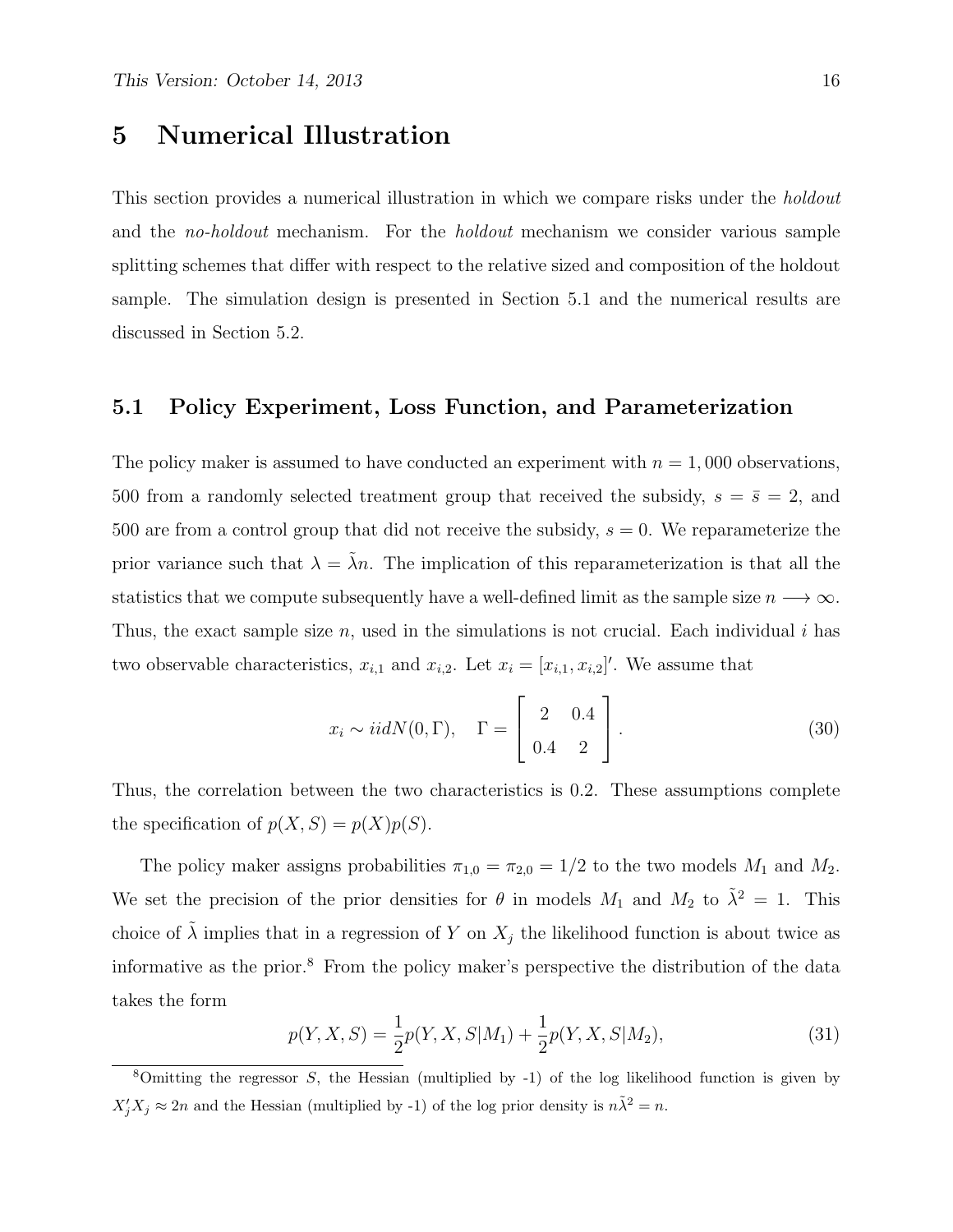where

$$
p(Y, X, S|M_j) = p(X)p(S) \int p(Y|\theta, X, S, M_j)p(\theta|M_j)d\theta.
$$

The unconditional probability, integrating out the data under  $p(Y, X, S)$ , that the highest posterior probability model corresponds to the "true" model is

$$
\pi_{1,0} \int \mathcal{I}_{\{\pi_{1,n} \geq \pi_{2,n}\}} p(Y, X, S | M_1) d(Y, X, S) \n+ \pi_{2,0} \int \mathcal{I}_{\{\pi_{1,n} < \pi_{2,n}\}} p(Y, X, S | M_2) d(Y, X, S) = 0.68,
$$
\n(32)

where the posterior model probabilities  $\pi_{j,n}$  are functions of  $(Y, X, S)$  and  $\mathcal{I}_{\{x\geq a\}}$  is the indicator function that is equal to one if  $x \ge a$  and is equal to zero otherwise. Thus, as in real-life applications, there is substantial model uncertainty in our simulation design.

The policy maker contemplates raising the subsidy from  $\bar{s} = 2$ , the level in the experiment, to  $s^* = 4$ . To assess that new policy, the policy maker considers the prediction of the effect of subsidy level  $s^*$  on an individual with given characteristics  $x_1^*$  and  $x_2^*$ . The prediction is evaluated under a quadratic loss function and we will focus on the difference  $\Delta(\hat{y})$ , defined in (11), between the risk associated with the Bayes prediction and the prediction that the policy maker is able to implement based on the information provided by the modelers.

To make the subsequent exposition more transparent, we take the following short cut. Throughout the analysis we replace model averaging by model selection, restricting the model weights to be zero or one. This leads to the following post-model-selection Bayes predictor

$$
\hat{y}^* = \begin{cases}\n(x_1^* + s^*)\hat{\theta}_1^* & \text{if } \pi_{1,n} \ge \pi_{2,n} \\
(x_2^* + s^*)\hat{\theta}_2^* & \text{otherwise}\n\end{cases},
$$
\n(33)

where  $\hat{\theta}_j^*$  denotes the (full-sample) posterior mean of  $\theta$  under model  $M_j$ , defined in (13). Likewise, the policy maker computes a post-model-selection predictor based on the results elicited from the two modelers:

$$
\hat{y} = \begin{cases}\n(x_1^* + s^*)\hat{\theta}_1 & \text{if } \tilde{\pi}_{1,n} \ge \tilde{\pi}_{2,n} \\
(x_2^* + s^*)\hat{\theta}_2 & \text{otherwise}\n\end{cases} \tag{34}
$$

,

 $\hat{\theta}_j$  is the posterior mean associated with the reported density  $\tilde{p}_j(\theta|Y, X, S)$ :

$$
\hat{\theta}_j = \begin{cases} \hat{\theta}_j^* & \text{if modeler chooses Option (i)} \\ \tilde{\theta}_j & \text{if modeler chooses Option (ii)} \end{cases}
$$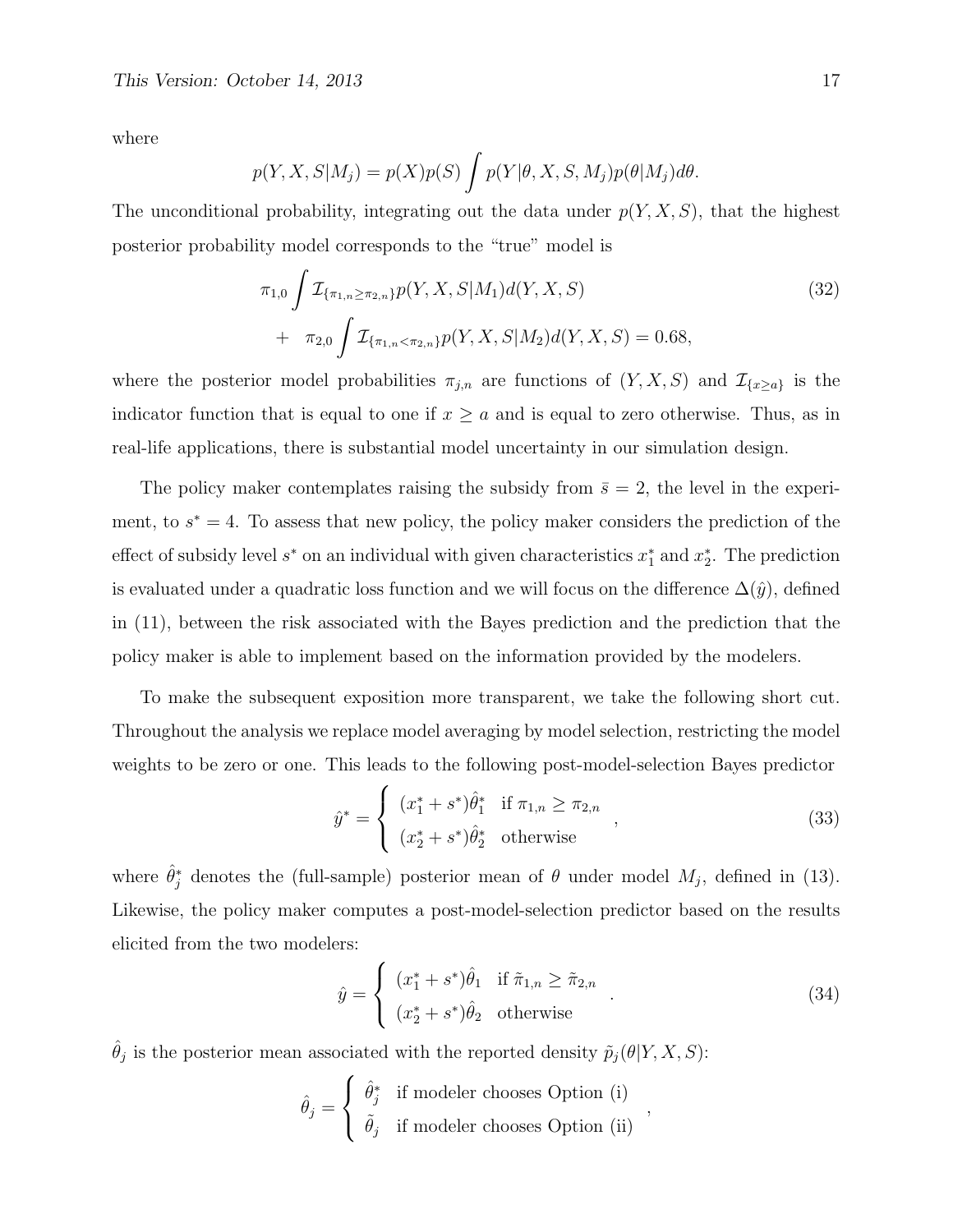|           | $\tau = \tau_{min}$ |                                     | $\tau = 0.5$ |     |
|-----------|---------------------|-------------------------------------|--------------|-----|
|           |                     | Control Treatment Control Treatment |              |     |
| $r=0.2$   | 200                 |                                     | 100          | 100 |
| $r = 0.5$ | 500                 | $\left( \right)$                    | 250          | 250 |
| $r = 0.8$ | 500                 | 300                                 | 400          | 400 |
| $r = 1.0$ | 500                 | 500                                 | 500          | 500 |

Table 1: Composition of Estimation Sample  $Y_r$ ,  $n = 1,000$ 

where  $\tilde{\theta}_j$  was defined in (23). We set

$$
x_1^* = \sqrt{2}
$$
 and  $x_2^* = 0.2\sqrt{2}$ , (35)

i.e., we are setting  $x_1^*$  equal to its standard deviation and  $x_2^*$  equal to its expected value conditional on  $x_1^* =$ √ 2. These choices correspond to the first column of the Cholesky factor of Γ. Note that  $x_1^* \neq x_2^*$  generates an automatic penalty for selecting a model that differs from the highest posterior probability model.

The policy maker can choose the size and composition of regression and holdout samples. We characterize the regression sample  $Y_r$  in terms of  $r \in (0,1]$ , the fraction of the outcome data, and  $\tau$ , the fraction of observations from the treatment group.<sup>9</sup> We restrict our attention to two choices of  $\tau$ :  $\tau = 0.5$  and  $\tau = \tau_{min}(r)$ , where  $n r \tau_{min}(r)$  is the smallest number of observations from the treatment group that can be assigned to the regression sample. If  $r = 0.2$  then the regression sample consists of 200 observations (recall  $n = 1,000$ ). Since Y contains 500 observations from the treatment group  $\tau_{min}(r) = 0$ . If  $r = 1$  then  $\tau_{min}(r)$  is equal to 0.5. Table 1 summarizes the composition of  $Y_r$  for selected values of r and the two choices of  $\tau$ . By varying r and  $\tau$  the policy maker can control the variability of the regressor  $S_r$  in the regression sample.

In the remainder of this section we analyze the size of integrated risk differentials  $\Delta(\hat{y})$ under the *no-holdout* and the *holdout* mechanism. Recall that the integrated risk differential

<sup>&</sup>lt;sup>9</sup>Given the symmetry of our experimental design, it is immaterial whether  $\tau$  is defined in terms of the treatment or control group.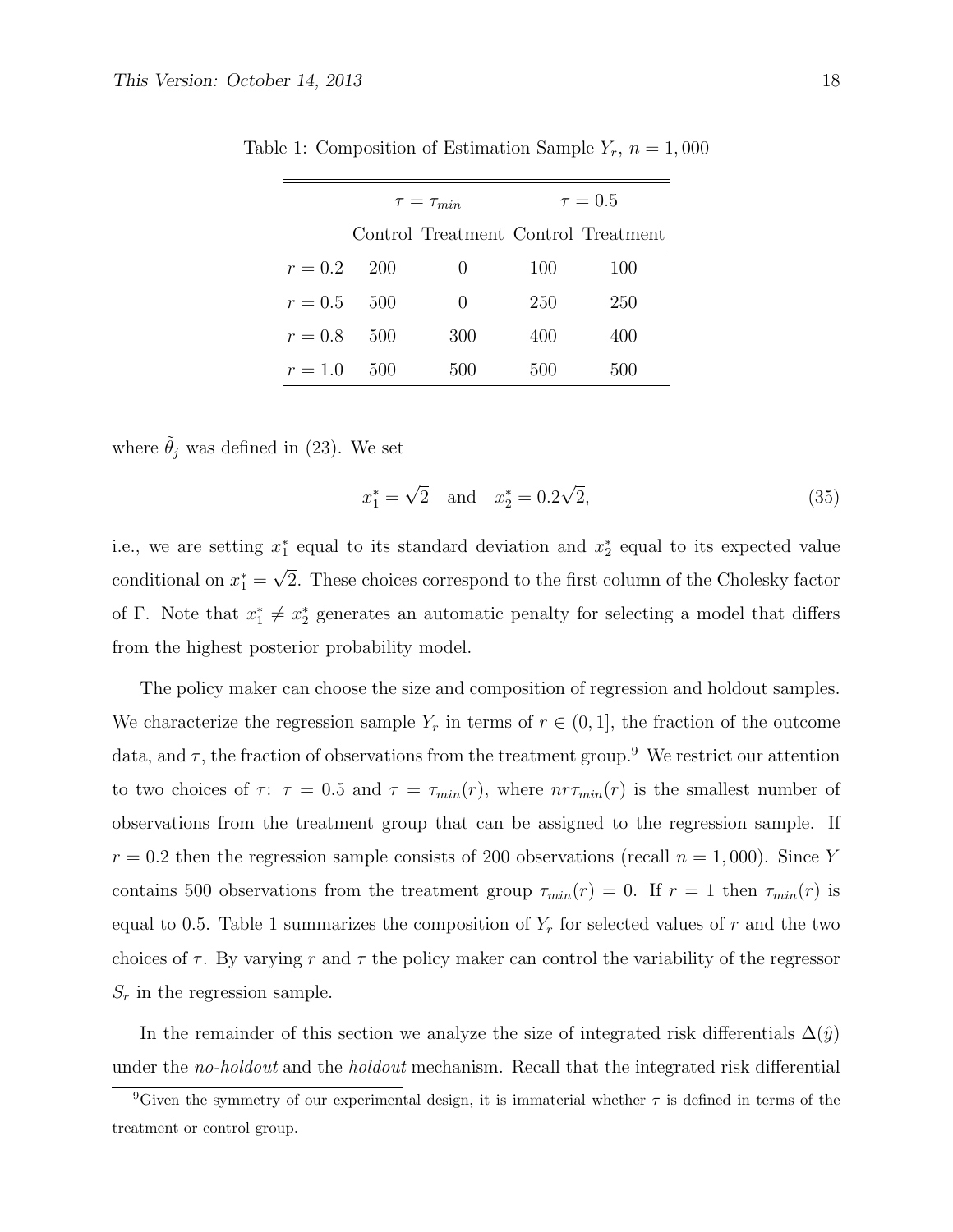is obtained by averaging over the data  $(Y, X, S)$  under the marginal distribution  $p(Y, X, S)$ defined in (31). For expositional purposes, we also report results obtained by averaging conditional on a particular value of  $\theta$ . Under the *holdout* mechanism we can vary the size r of the regression sample and its composition  $\tau$ . To understand the shape of the risk differential as a function of r and  $\tau$  we also examine expected frequencies of choosing the highest posterior probability model.

#### 5.2 Ranking of Mechanisms

Figure 1 depicts the risk differentials  $\Delta(\hat{y})$ , defined in (11), under the *no-holdout* mechanism (long dashed green lines) and under the holdout mechanism (solid blue and short dashed red lines, respectively). In the left panel we use the prior distribution to average over all  $\theta$  values when computing risk differentials, whereas in the right panel we condition on  $\theta = 3/($  $\sqrt{n}\tilde{\lambda}$ ). This particular value of  $\theta$ , which is large in the sense that it lies in the far right tail of the prior distribution, amplifies the risk differentials. Two important results emerge from Figure 1. First, the risk differentials are substantially larger under the *no-holdout* mechanism than under the *holdout* mechanism. Second, under the *holdout* mechanism the risk differentials have a U shape as a function of the the size of the estimation sample  $r$ . For large values (in absolute terms) of  $\theta$ , as in the case of the right panel of Figure 1, the U shape is very pronounced whereas the profile is fairly flat for values of  $\theta$  near zero (not shown in the figure). The differentials are uniformly smaller if the modelers receive the minimum number of observations from the treatment sample. For  $\tau = \tau_{min}$  the minimum is obtained for  $r = 0.5$ , whereas for  $\tau = 0.5$  the minimum is achieved at, approximately,  $r = 0.3$ .

We begin by examining the large risk differentials under the *no-holdout* mechanism. The discrepancy between the predictors  $\hat{y}$  and  $\hat{y}^*$  can arise from the policy maker not being able to choose the highest posterior probability model based on the information that he receives from the modelers and from discrepancies between the posterior mean estimator  $\hat{\theta}^*_{j}$  and the estimator  $\tilde{\theta}_j$  associated with the data-mined model  $\tilde{M}_j$ . It turns out that the latter discrepancy is the main determinant of the risk differential.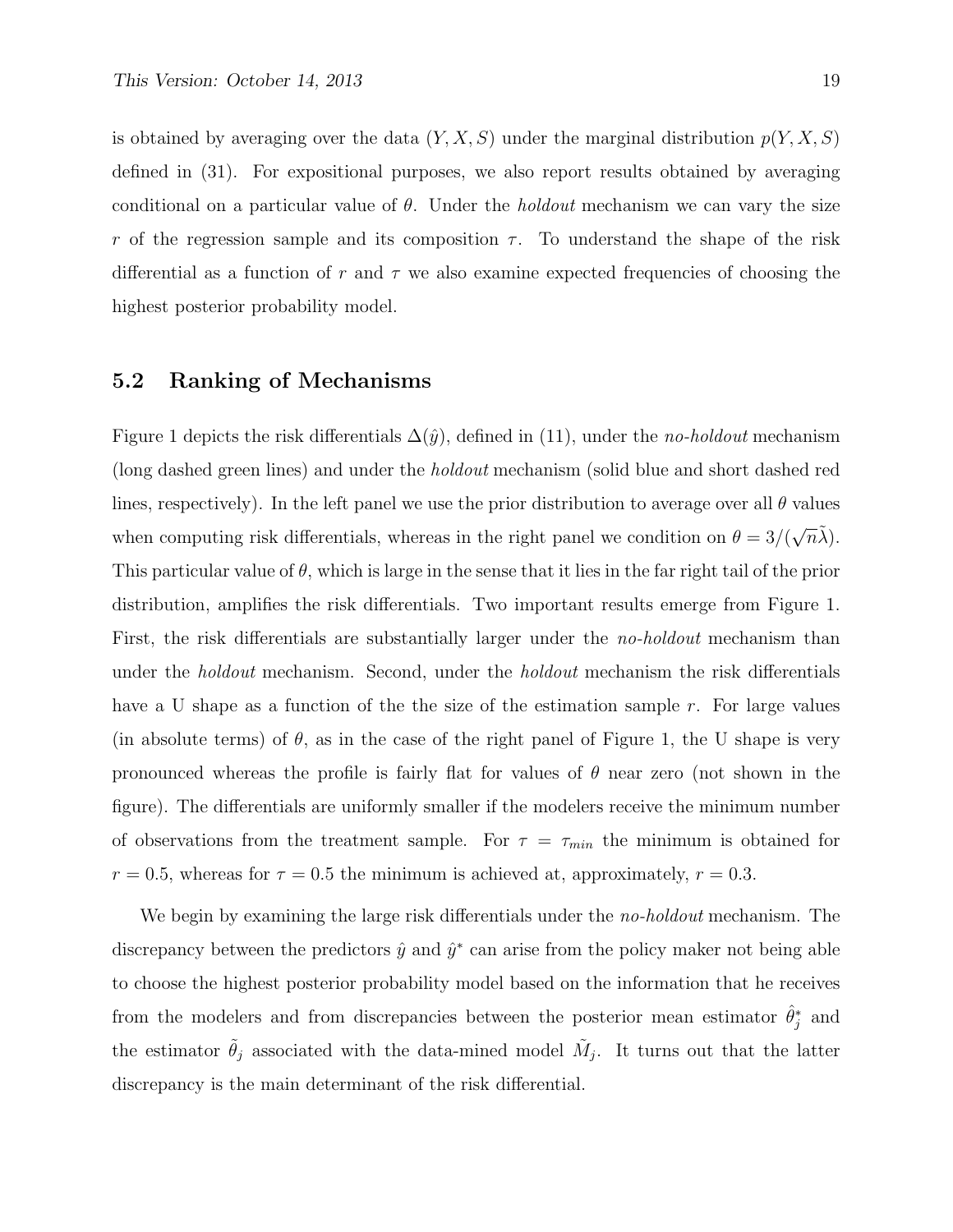

#### Figure 1: Risk Differentials under *Holdout* and *No-Holdout* Mechanisms

*Notes:* As risk differentials we report  $\Delta(\hat{y})$  defined in (11). In the right panel we replace  $p(Y|X, S)$  by  $p(Y|X, S, \theta)$  when computing the risk differential. Solid blue and (short) dashed red lines depict outcomes under the *holdout* mechanism, whereas (long) dashed green line depicts outcome under the *no-holdout* mechanism. Fraction of observations from treatment sample:  $\tau = \tau_{min}$  is solid blue,  $\tau = 0.5$  is (short) dashed red.

Whenever competing models are a priori equally likely, the highest-posterior probability model is the one that attains the highest marginal likelihood  $p(Y|X, S, M_j)$ , which was given in (14). Because in our simulation the regressors  $X_1$  and  $X_2$  have equal variance and we are using identical priors for  $\theta$ , the penalty term  $|1 + \tilde{X}_j' \tilde{X}_j/\lambda^2|^{-1/2}$  is approximately identical for models  $M_1$  and  $M_2$ . Thus, the log marginal likelihood differential is determined by the goodness-of-fit term. Abstracting from the effect of the prior distribution, the goodness-of-fit is determined by the SSR of a (restricted,  $\beta_j = \theta$ ) regression of Y on  $\tilde{X}_j = X_j + S$ . Under the no-holdout mechanism both modelers engage in data mining (Option (ii)) and report  $p(Y|X, S, \tilde{M}_j)$  in (24). The penalty term is identical for the two models and the goodnessof-fit term corresponds to the SSR associated with an (unrestricted) regression of Y on  $X_j$ and S. It turns out that in our simulation design the model ranking based on the restricted and unrestricted SSR is almost identical.

The loss differentials under the *no-holdout* mechanism are by and large generated by the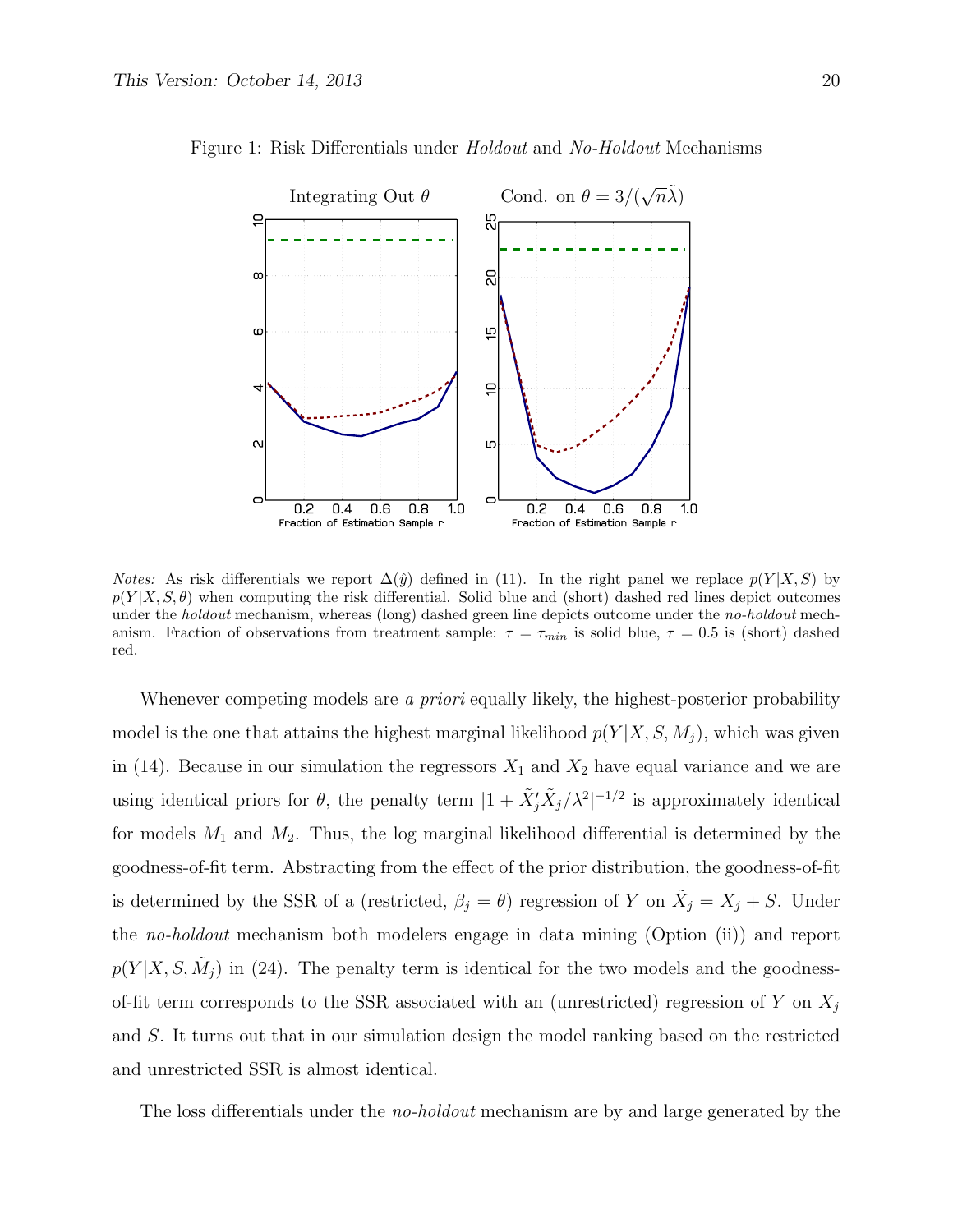

Figure 2: Probability of Finding the Highest-Post.-Prob. Model under *Holdout* Mechanism

Notes: Fraction of observations from treatment sample:  $\tau = \tau_{min}$  is solid blue,  $\tau = 0.5$  is (short) dashed red.

discrepancy between  $\hat{\theta}_j^*$  and  $\tilde{\theta}_j$ . Because the assignments to treatment and control groups are independent of the characteristics  $X_1$  and  $X_2$ 

$$
\tilde{\theta}_j \approx (S'S)^{-1}S'Y = \hat{\theta}_{pm}.
$$

Thus, the policy maker does not learn anything from engaging the two structural modelers, because the modelers, in essence, abandon the cross-coefficient restrictions implied by their models. In our linear setting, the cost associated with ignoring the cross-coefficient restrictions is increasing in the variability of the regressors  $X_j$  relative to the variability of  $S$ . Given the binary nature of the treatment indicator, the latter is equal to  $\bar{s}^2/4 = 1$ , whereas the former is set equal to 2 in our simulation design. Overall, this leads to a loss differential of about 9.5 (see Figure 1), which is substantially larger than the loss differential under the holdout mechanism.

Under the *holdout* mechanism  $\hat{y} = \hat{y}^*$  whenever the policy maker is able to determine the highest-posterior-probability model based on the limited information contained in  $p(\hat{\theta}_{pm}|Y_r, X, S, M_j)$ . Thus, we will focus on the probability of the policy maker finding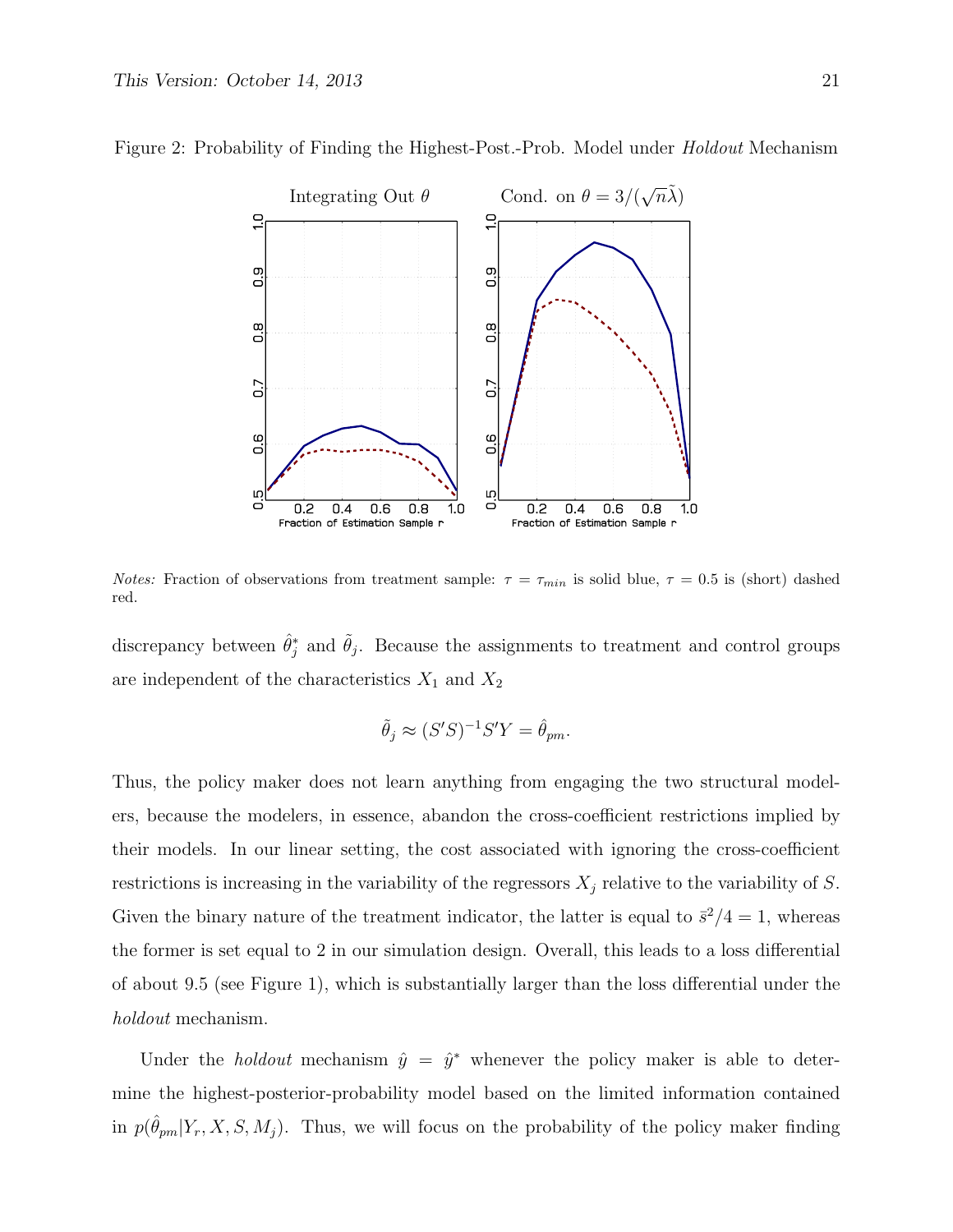the highest-posterior-probability model, which is depicted in Figure 2. As a function of the size  $r$  of the regression sample, this probability has an inverted U-shape, which mirrors the U-shaped risk differentials in Figure 1. As before, in the left panel we average over  $\theta$  when simulating the trajectories  $(Y, X, S)$ , whereas in the right panel we condition on  $\theta$  being equal to three prior standard deviations:  $\theta = 3/$  $\sqrt{n}\tilde{\lambda}$ . Conditional on  $\theta = 3/\sqrt{n}\tilde{\lambda}$ , the probability that  $M_j$  is the highest posterior probability model if data have been generated from  $M_j$  is approximately one. Thus, the right panel can also be interpreted as the probability of selecting the "true" model using  $p(\hat{\theta}_{pm}|Y_r, X, S, M_j)$ .

To understand the inverted U-shape, the following algebraic manipulations are instructive. Given the linear structure of our setup, the distribution of  $\hat{\theta}_{pm} | (Y_r, X, S)$  is normal. Because  $X_1$  and  $X_2$  are the same variance and are uncorrelated with S the variance associated with the posterior predictive distribution of  $\hat{\theta}_{pm} | (Y_r, X, S)$  is (in large samples) the same for models  $M_1$  and  $M_2$ . Thus, differences across models in the predictive distribution are due to differences in the posterior means of  $\hat{\theta}_{pm}$ . Conditional on  $M_j$  the posterior mean of  $\theta_{pm}$  is given by

$$
\mathbb{E}[\hat{\theta}_{pm}|Y,X,S,M_j] = (S'S)^{-1}S'\left[\begin{array}{c} Y_r\\ \tilde{X}_{j,p}(\tilde{X}'_{j,r}\tilde{X}_{j,r}+\tilde{\lambda}^2)^{-1}\tilde{X}'_{j,r}Y_r \end{array}\right],
$$

where  $S = [S'_r, S'_p]'$ . This formula highlights that the estimated model is used to predict the missing observations  $Y_p$  by

$$
\tilde{X}_{j,p}\mathbb{E}[\theta|Y_r,X,S,M_j]=\tilde{X}_{j,p}(\tilde{X}_{j,r}'\tilde{X}_{j,r}+\tilde{\lambda}^2)^{-1}\tilde{X}_{j,r}'Y_r.
$$

The imputed observations together with  $Y_r$  are then used to predict  $\hat{\theta}_{pm}$ . Using the definition of  $\hat{\theta}_{pm}$ , we can write

$$
\begin{split}\n&\left(\hat{\theta}_{pm} - \mathbb{E}[\hat{\theta}_{pm}|Y, X, S, M_j]\right)^2 \\
&= \left(Y'_p - Y'_r \tilde{X}_{j,r} (\tilde{X}'_{j,r} \tilde{X}_{j,r} + \tilde{\lambda}^2)^{-1} \tilde{X}'_{j,p}\right) S_p(S'S)^{-1} S'_p \left(Y_p - \tilde{X}_{j,p} (\tilde{X}'_{j,r} \tilde{X}_{j,r} + \tilde{\lambda}^2)^{-1} \tilde{X}'_{j,r} Y_r\right),\n\end{split}
$$
\n(36)

(36) needs to be compared to the goodness-of-fit term that appears in the definition of the marginal likelihood in  $(14).^{10}$ 

<sup>&</sup>lt;sup>10</sup>Recall that we adopted the convention that all regressors have been demeaned. Thus, regardless of  $r$ and  $\tau$ ,  $S_p \neq 0$ .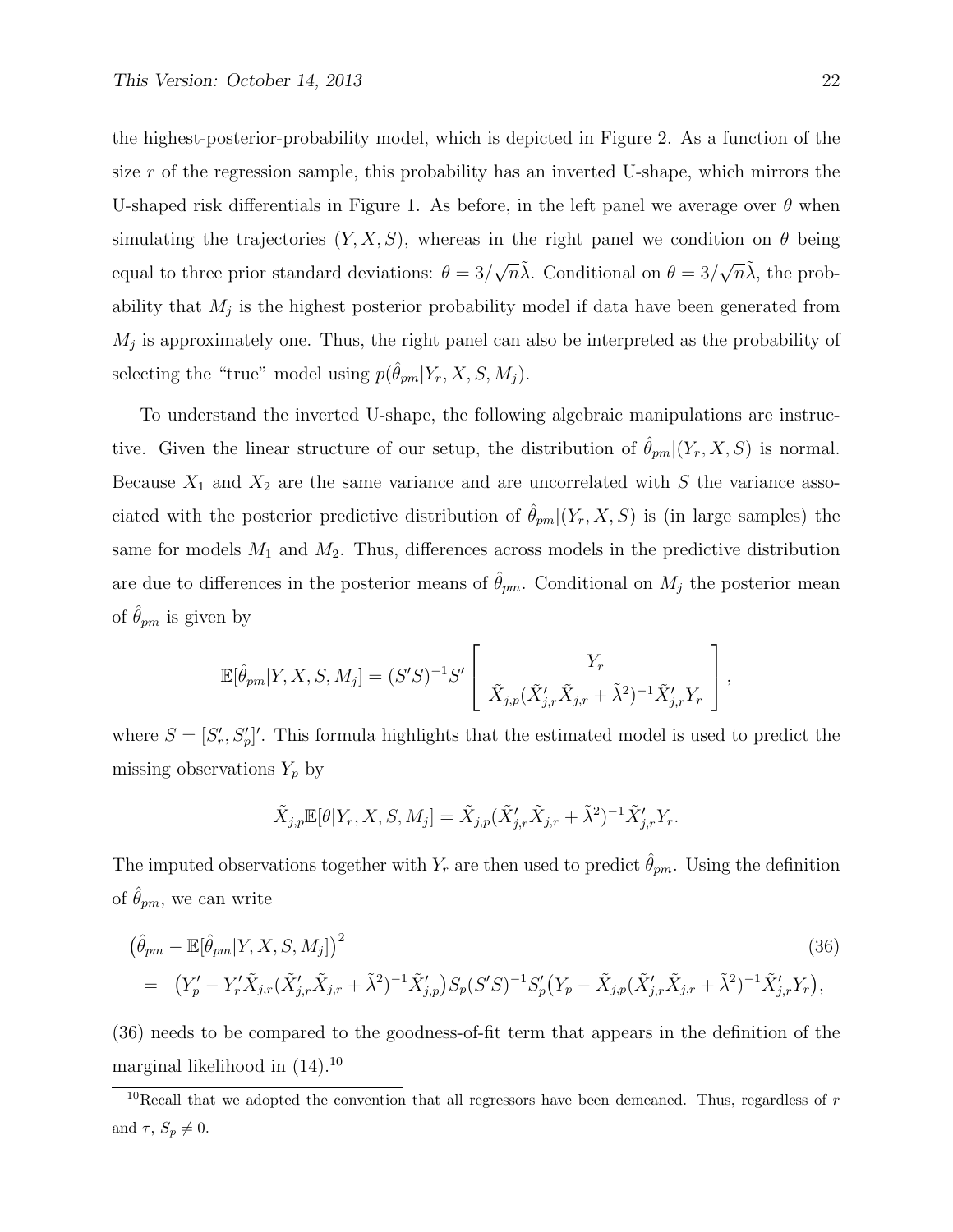Because the goal of the *holdout* mechanism is to discourage data mining, (36) contains no information about the fit of the model on the regression sample  $Y_r$ . The forecast errors for  $Y_p$ are projected on the space spanned by  $S_p$ , which leads to an additional loss of information. If  $Y_r$  is small, then the estimate of  $\theta$  that is used to predict  $Y_p$  is very different from the full-sample estimate that underlies the calculation of the goodness-of-fit in (14). In other words, the inverted U-shape in Figure 2 is obtained because for small values of  $r$  the selection criterion suffers from imprecise estimates of  $\theta$ . Large values of r, on the other hand, yield short holdout samples which make it more difficult to measure the predictive performance of  $M_1$  versus  $M_2$ . The composition of the regression sample, which is controlled by  $\tau$ , affects the variability of the  $\tilde{X}_{j,r}$ ,  $\tilde{X}_{j,p}$ , and  $S_p$ . For  $\tau = \tau_{min}$  the probability of selecting the best model peaks for  $r = 0.5$  and almost reaches about 0.65 if  $\theta$  is integrated out. For  $\tau = 0.5$ the probability of selecting the highest-posterior-probability model is less than for  $\tau = \tau_{min}$ . Conditioning on  $\theta = 3/$  $\sqrt{n}\tilde{\lambda}$ , the effect of the composition of the regression sample is more pronounced. For  $\tau = \tau_{min}$  the probability peaks at  $r = 0.5$  and almost reaches one. For  $\tau = 0.5$  the probability peaks at  $r = 0.3$  but only reaches about 0.85. In sum, we conclude that in our environment the holdout mechanism dominates the no-holdout mechanism and it is best for the policy maker to set  $r = 0.5$  and  $\tau = \tau_{min}$ , that is, to provide the modeler with the control (or treatment) sample only.

The exact magnitude of the loss differentials is, of course, sensitive to the parameterization of the experiment. Moreover, in actual applications the structural models are much more complicated than the simple linear regressions considered in this paper. Nonetheless, we believe that our setup captures the essence of the problem. The relative variability of  $X_j$  and S captures the information content in the cross-equation restrictions, which in practice could be large or small. In our illustration, the posterior variance of  $\theta$  under the restricted ( $\beta_j = \theta$ ) regression is twice as large as under the unrestricted regression. The correlation between  $X_1$  and  $X_2$  controls the similarity of the two structural models. The higher the correlation, the more similar the models, and the lower the stakes in determining the highest-posterior-probability model, because both models will deliver very similar predictions. If both modelers engage in data mining, then the estimates of the treatment effect given the observed treatment level  $\bar{s}$  are identical across modelers and identical to the simple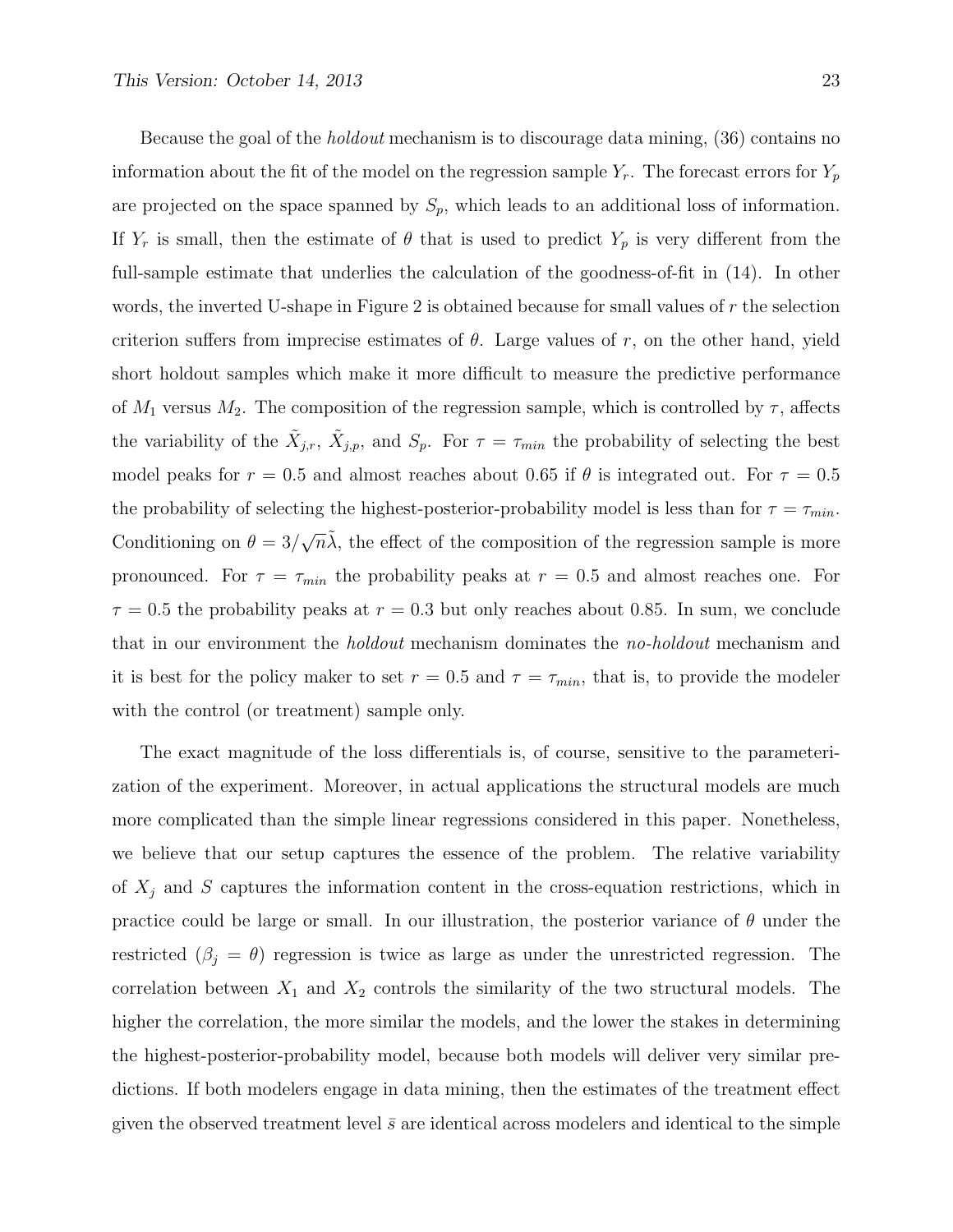difference-in-means estimator that the policy maker is able to compute himself. In this sense, data mining makes the two structural models more similar. In more realistic settings the overall fit of the two data-mined models would probably also become more similar. In our stylized framework the overall fit remains different because we impose that the two modelers use different regressors.

### 6 Conclusion

We developed a principal-agent framework that allows us to characterize potential costs of data mining and potential benefits of holdout samples designed to discourage data mining. In our environment the full Bayesian posterior mean prediction is first-best. However, the tasks of decision making and model estimation is divided among a policy maker and a set of modelers. The policy maker would like to implement the first-best Bayesian decision. To that end, it is assumed that the modelers are rewarded based on the fit of the models that they provide. This compensation scheme creates an incentive for the modelers to engage in data-mining and to overstate the fit of their models. In our numerical illustration we find that the policy maker minimizes risk by withholding 50% of the sample from the modelers and only makes available observations either from the control group or the treatment group.

Holdout samples have not, to our knowledge, been used by actual policy makers as a tool for model selection. Indeed, in the few examples based on randomized controlled trials  $(RCT)$ , the use of a holdout sample has been initiated by the researchers themselves.<sup>11</sup> In those cases, having access to data from both the treatment and control groups, researchers have chosen holdout samples comprised of observations solely from one or the other group rather than observations from a mixture of both groups. This choice is consistent with the findings from our numerical illustration. For our results to apply, however, it must be assumed that those researchers acted exactly as the modelers in our setting, that is, as if they did not have access to the holdout sample during the estimation of their models.

<sup>&</sup>lt;sup>11</sup>In some cases, the RCT is itself conducted by the researcher.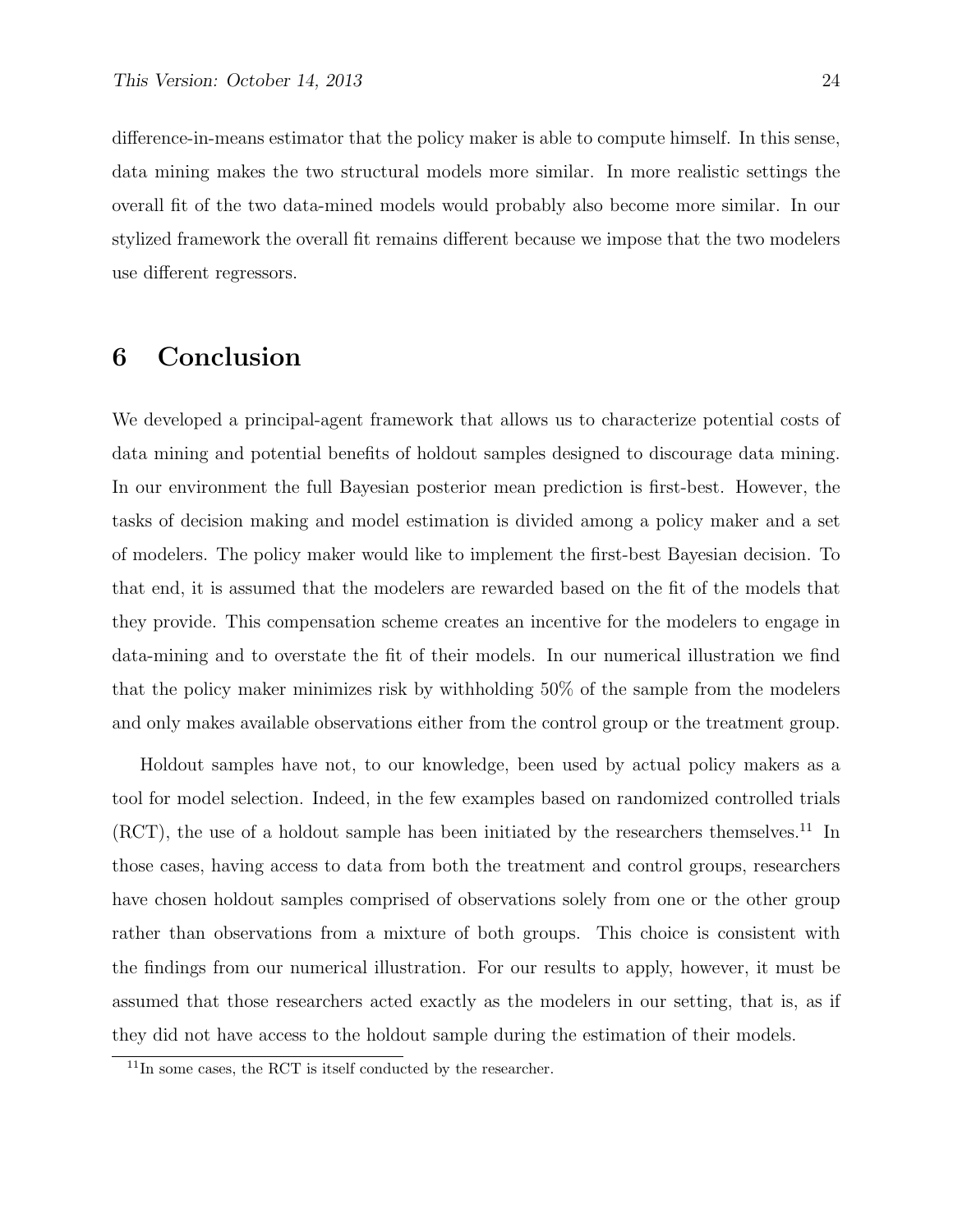Although our results are based on a numerical illustration, it is our speculation that they would hold more generally, at least in the RCT setting. If that is the case, then we would also argue that the use of a holdout sample given data from an RCT (a growing empirical methodology) should be standard practice. We believe that if this practice were established profession-wide, researchers would maintain the necessary distinction between the estimation sample and the holdout sample.

### References

- BERNARDO, J., AND A. SMITH (1994): *Bayesian Theory*. John Wiley & Sons New York.
- Duflo, E., R. Hanna, and S. Ryan (2011): "Incentives Work: Getting Teachers to Come to School," American Economic Review, forthcoming.
- ICHIMURA, H., AND C. TABER (2000): "Direct Estimation of Policy Impacts," NBER Technical Working Paper, 254.
- LAMONT, O. (2002): "Macroeconomic Forecasts and Microeconomic Forecasters," Journal of Economic Behavior & Organization, 48, 265–280.
- Laster, D., P. Bennet, and I. S. Geoum (1999): "Rational Bias in Macroeconomic Forecasts?," Quarterly Journal of Economics, 114, 293–318.
- LEAMER, E. (1978): Specification Searches Ad Hoc Inference with Nonexperimental Data. John Wiley & Sons New York.
- Lo, A., and C. MacKinlay (1990): "Data-Snooping Biases in Tests of Financial Asset Pricing Models," *Review of Financial Studies*, 3(3), 431.467.
- MOSIER, C. I. (1951): "Problems and Designs of Cross-Validation," *Educational and Psy*chological Measurement, 11, 5–11.
- SANDRONI, A. (2003): "The Reproducible Properties of Correct Forecasts," *International* Journal of Game Theory, 32, 151–159.